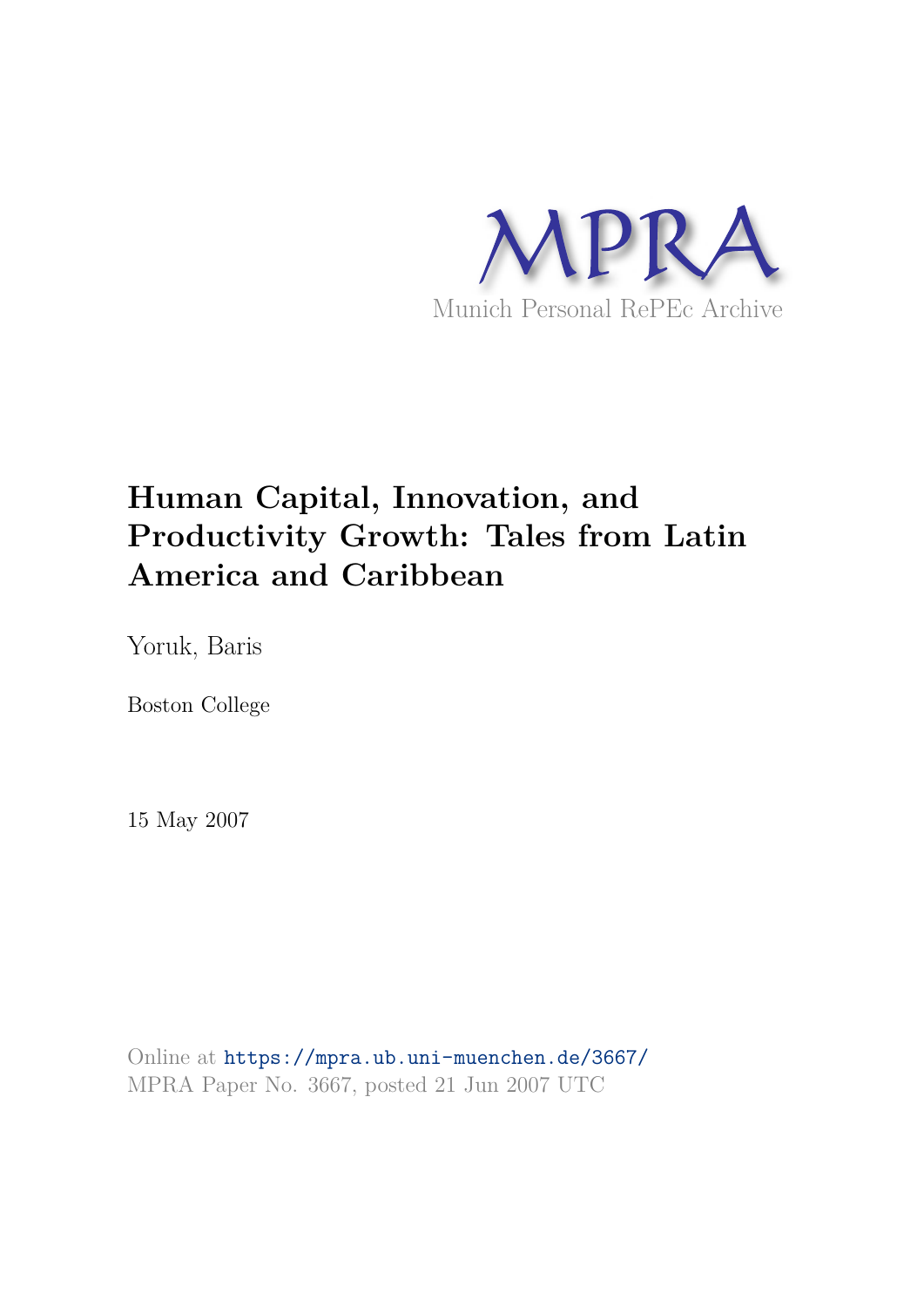# Human Capital, Innovation, and Productivity Growth: Tales from Latin America and Caribbean

Barış K. Yörük\*

Boston College, Department of Economics

June 21, 2007

#### Abstract

Why have Latin American and Caribbean countries (LAC countries) not replicated Western economic success? We investigate the reasons behind the economic stagnation of LAC countries for the past four decades. We utilize a nonparametric Malmquist productivity index for relevant cross-country and over time productivity growth, technological change, and technical efficiency change comparisons. We document that productivity growth differences between LAC countries and Western countries can only partially be attributed to human capital differences. We argue that along with inefficient production, differences in civil, political, and economic policies and institutions are promising factors in explaining the long-run economic performance of LAC countries.

Keywords: Caribbean, Latin America, Institutions, Malmquist productivity index

JEL codes: N26, O40, P52

Boston College, Department of Economics, 140 Commonwealth Ave., Chestnut Hill, MA 02467. Tel: 617-552 6134. Fax: 617-552 2308. E-mail: yoruk@bc.edu.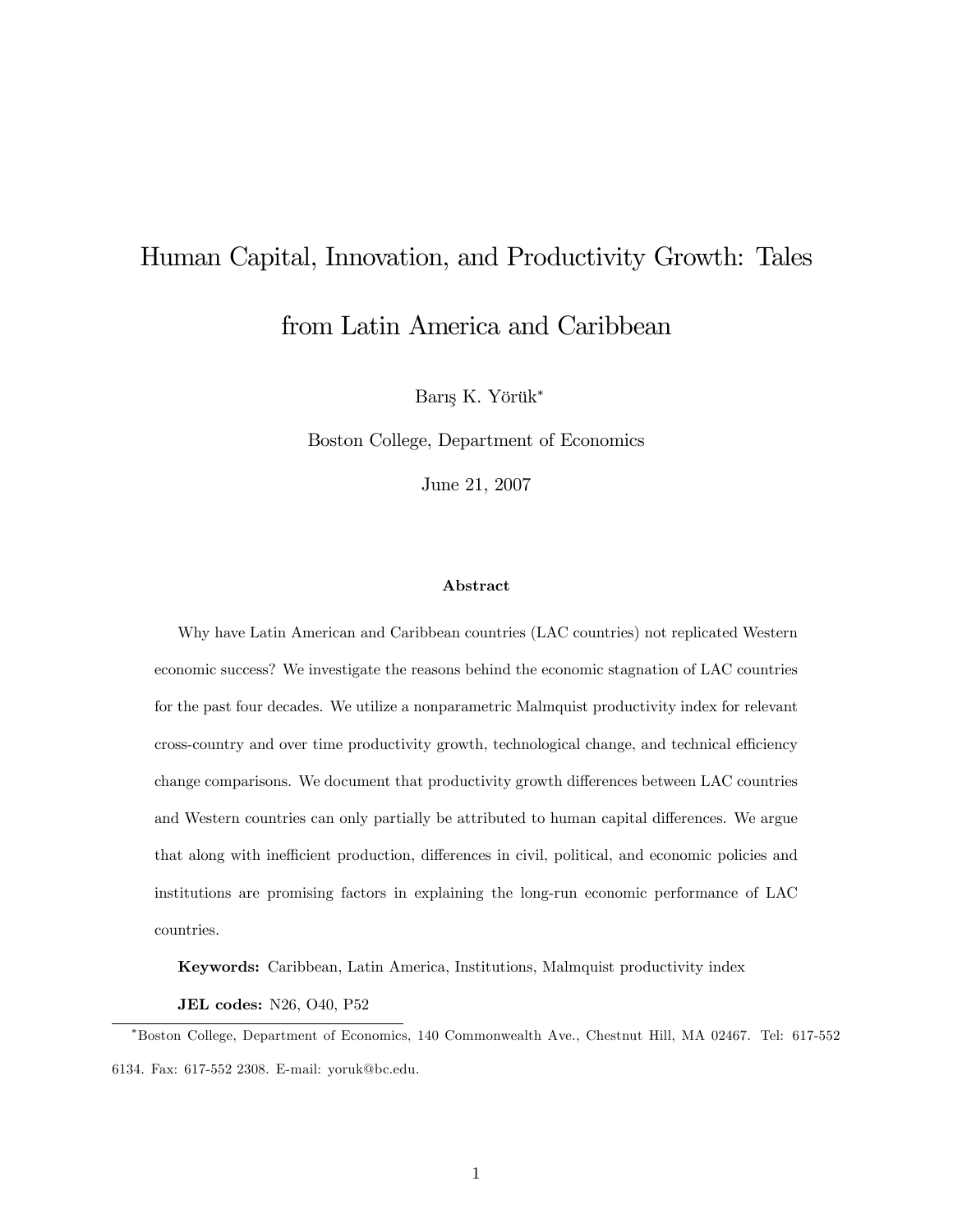#### 1 Introduction

Over the past several decades, Latin American and Caribbean countries (hereafter, LAC countries) have faced significant development challenges including contracting productivity growth rates, high inflation, unemployment, skewed income distribution, and poverty. Along with the effects of various short-run crises, recent empirical research focuses on the long-standing economic stagnation of the region without giving much attention to comparative analysis of productivity growth trends and reasons behind the under-development of LAC countries. In this paper, we present a comparative analysis of LAC countries' growth trends for 1966-2000 period and investigate the effect of various factors on the long-run growth performance of the region.

We first compare long-run productivity growth performance of LAC countries with that of a peer group of European and North American countries<sup>1</sup> to provide a benchmark for what LAC countries could have possibly achieved over the last four decades of the century. Such a comparison makes sense since almost all of the LAC countries are populated by individuals of European descent who established the Western culture and economic success<sup>2</sup>. We show that almost all of the LAC countries perform unfavorably compared to North American and European countries in terms of their productivity growth rates. In light of this fact, we further investigate the reasons those could explain the poor economic growth performance of LAC countries.

Taking the United States as a benchmark country, we first document that human capital difference is not the primary factor in explaining the productivity growth differences between LAC countries and Western countries. This is because while LAC countriesí relative human capital is

<sup>1</sup>Peer group of North American and European countries are as follows: United States, Canada, Austria, Belgium, Denmark, Finland, France, Greece, Iceland, Ireland, Italy, Netherlands, Norway, Portugal, Spain, Sweden, Switzerland, and United Kingdom.

<sup>2</sup>Our idea here follows that of Cole et al. (2005). Using a neoclassical growth framework, they compare long-run Latin American macroeconomic trends with a similar set of peer group of European and North American countries.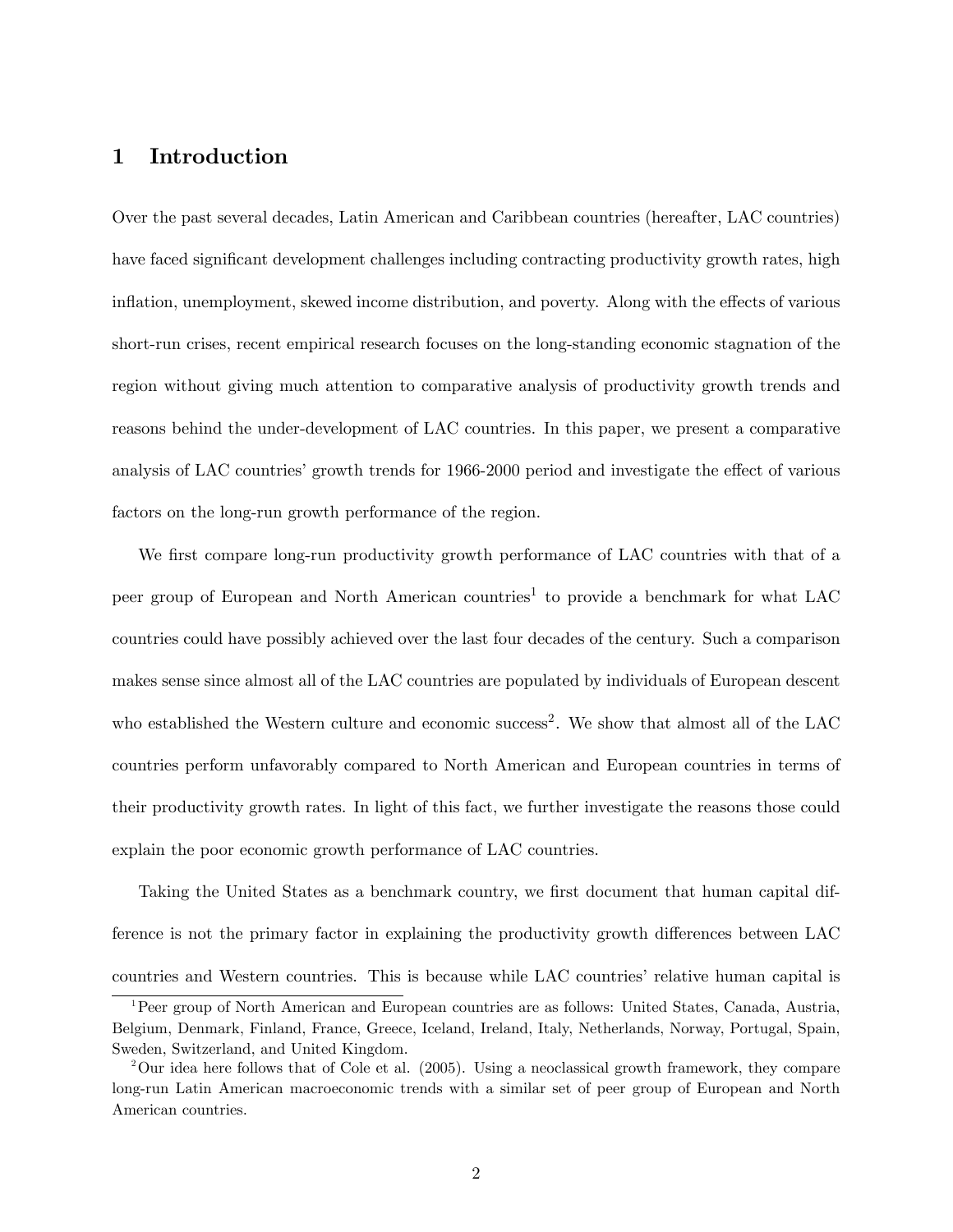increasing over time, their relative labor productivity measured by GDP per worker is falling<sup>3</sup>.

Recent literature in explaining the long-run growth dynamics gives a particular importance to institutions and provides well-established evidence that differences in institutional development among countries lead to sustained differences in economic outcomes. In a seminal paper, Hall and Jones (1999) argue that differences in capital accumulation and output per worker among countries are driven by differences in institutions and government policies, which they refer to as social infrastructure. Later, Acemoglu, Johnson, and Robinson (2001, 2002) and Easterly and Levine (2003) have all reached a consensus that the political institutions are the fundamental cause of economic growth. Lall et al. (2002) have also reached the same conclusion using a Malmquist productivity growth index, yet they fail to recognize that the institutional quality endogenously affect the productivity growth rates of different countries. Using various institutional quality measures, we investigate whether institutions can explain the poor economic performance of LAC countries compared to that of European and North American countries. After controlling for the endogeneity, we find strong evidence that civil, political and economic policies and institutions have significant and positive relationship with the productivity growth and also positively affect the technological change (innovation) within the sample countries. However, they have no significant effect on the technical efficiency change (adaptation of existing technologies) component of the productivity growth.

We utilize a Malmquist productivity index<sup>4</sup> computed by nonparametric linear programming methods for relevant cross-country and over-time comparisons. This index of total productivity growth and the method to compute it, data envelopment analysis, has several desirable features

<sup>3</sup>For comparison purposes, our approach for taking United States as a benchmark country in relevant comparisons follows Cole et al. (2005). They also conclude that human capital differences are not the primary factor in explaining Latin American TFP gap.

 $4$ Malmquist productivity index is first introduced by Caves et al. (1982). Later, Färe et al. (1994) show how this index can be computed using non-parametric linear programming methods.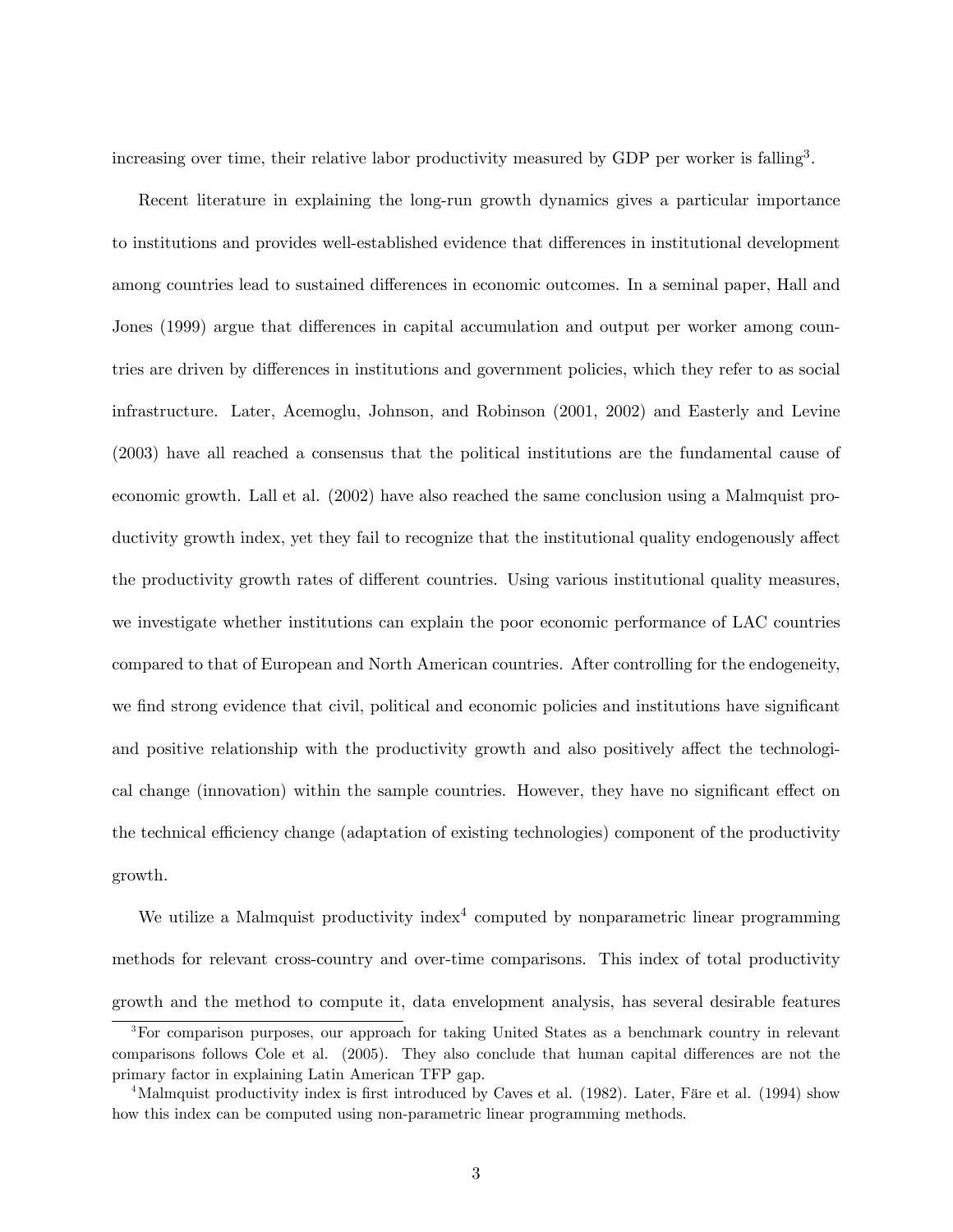compared to those of traditional growth accounting techniques. Most importantly, this index can be decomposed into two useful components, namely technological change and technical efficiency change. We report that innovation measured by the technological change component is the main source of productivity growth in European and North American countries. On the other hand, through international diffusion of knowledge, LAC countries use the opportunity to adopt the new technologies of Western countries and hence grow mostly due to the technical efficiency change.

The rest of this paper is organized as follows. A discussion of the main economic trends of LAC countries over the past several years is presented next to provide a background for our empirical analysis. In section three, we provide a discussion of the analytic framework and the construction of the Malmquist productivity growth index. In section four, we summarize the data and present our main findings. Section five is dedicated for the empirical investigation of the intuitional factors those could possibly explain the productivity differences between LAC and Western countries. Finally, section six concludes.

#### 2 Relative macroeconomic trends in LAC countries

Most of the LAC countries are founded and populated by the individuals of European descent. Table 1 shows that most of the LAC countries widely adopted European culture, religion, and language. Spanish and English are among the native languages in both Latin America and the Caribbean. Almost 81% of Latin Americans are white or mixed-white along with 39% of Caribbeanians. In addition, 92% of Latin Americans and 66% of Caribbeanians are affiliated with a Western religion. These facts are consistent with those of Hoogvelt (2001). He argues that LAC countries experienced substantial European colonozation and immigration, and Western culture has had considerable impact on LAC countries. In most of the countries, European settlers nearly wiped out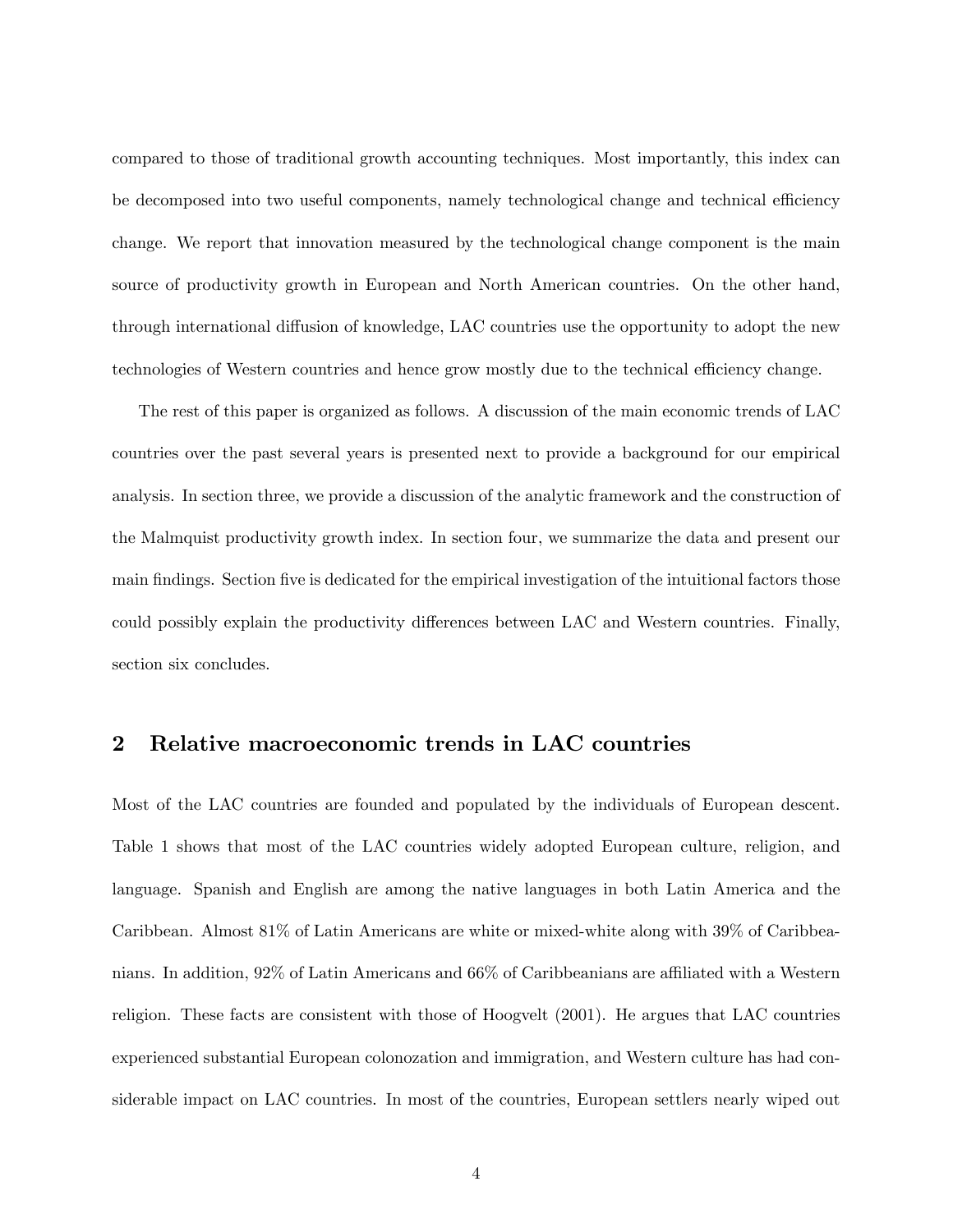native cultures of the region. Therefore, following Cole et al. (2005), our basic assumption is that individuals of LAC countries share similar preferences compared with those of European and North American countries and have the same innate ability to innovate new technologies or to replicate existing technologies. Hence, a comparison of LAC countries to those of European and North American countries would provide a benchmark for what LAC countries could have possibly achieved over the last four decades of the century.

Table 2 presents the long-run trends for various macroeconomic indicators for the sample LAC countries and European and North American countries taking United States as a benchmark country. The mean GDP per capita in Latin America was 27% of the U.S level in 1966 and it fell from 23% of the U.S level in 1980 to 18% by 2000. Similarly, GDP per worker in Latin America fell from 34% of the U.S level in 1966 to 23% by 2000. Caribbean countries also lost substantial ground relative to the U.S during this period. The mean GDP per capita in Caribbean countries fell from 24% of the U.S level in 1966 to 21% by 2000. However, European countries increased their GDP per capita from 66% of the U.S level to 70% during the same period. In addition, mean GDP per worker in Europe increased from 65% of the U.S level in 1966 to 76% by 2000, although capital per worker decreased from 106% of the U.S level to 82% during the same period.

The comparison is even more striking if we consider individual countries. Argentinaís GDP per capita was 53% of the U.S level in 1966 which was higher than Greece, Ireland, Portugal, and Spain. It fell to 35% of the U.S level from 1966 to 2000. During this time, Greece, Ireland, Portugal, and Spain all gained substantial ground and increased their GDP per capita above Argentinean level. Therefore, Table 2 shows the long-standing economic stagnation of LAC countries and their divergence from the rest of the Western countries.

Table 2 also implies that the economic stagnation of LAC countries cannot be attributed pri-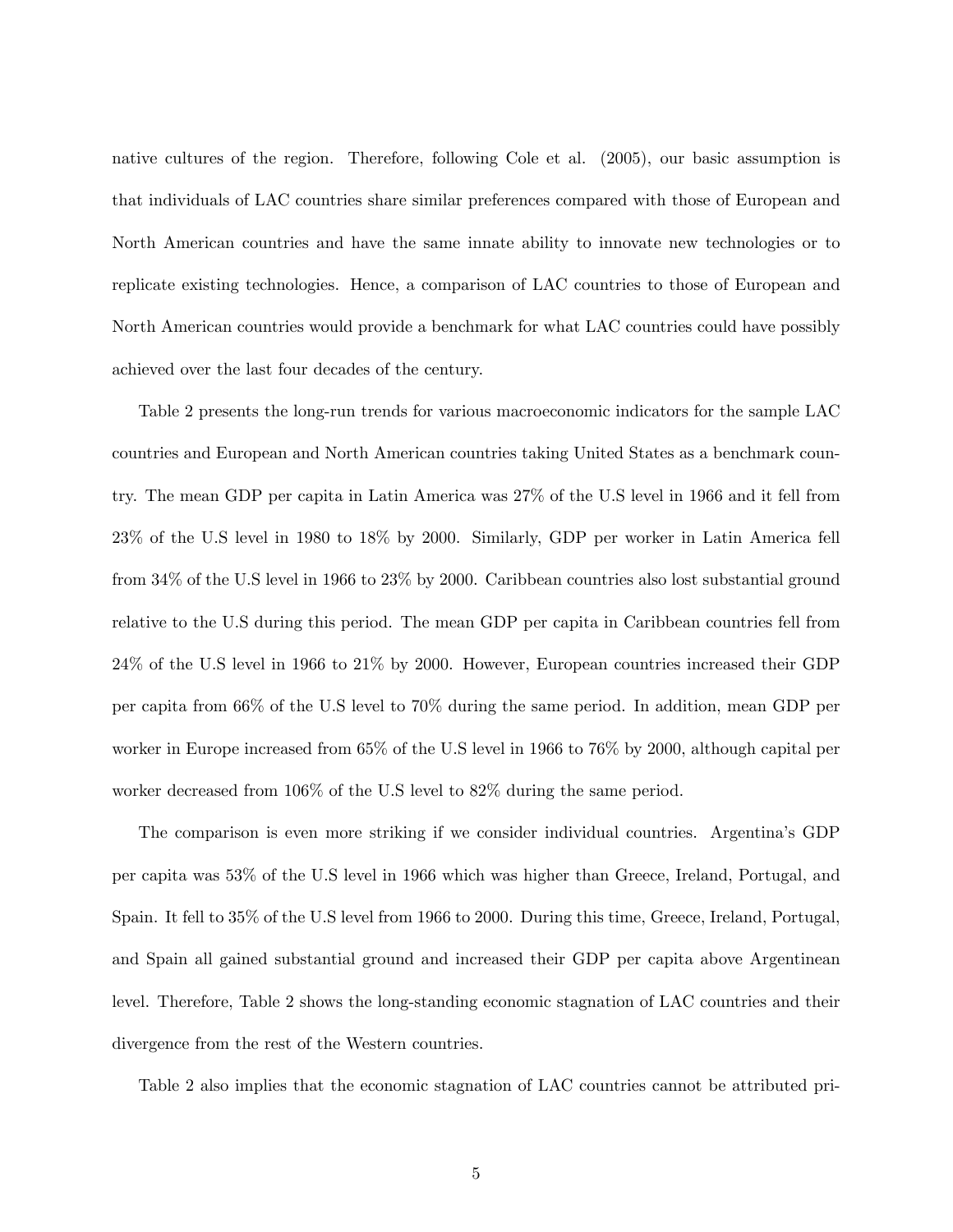marily to human capital differences between LAC countries and European and North American countries. The table reports that human capital in all LAC countries are catching up to the U.S level. Specifically, Latin America's relative human capital increased by  $41\%$  between 1966 and 2000, and Caribbean's increased by  $47\%$  compared to those of Europe's relative human capital, which increased by  $11\%$  and Canada's relative human capital, which increased by  $6\%$  during the same period. In line with Cole et al.  $(2005)$ , we conclude that human capital differences between LAC countries and European and North American countries do not play the primary role in explaining the long-run economic performance of LAC countries. This is because while LAC countriesí relative human capital is increasing over time, their relative labor productivity measured by GDP per worker is falling. We will later consider alternative factors retarding LAC countries' development process, in light of the conclusions of Hall and Jones (1999), Lall et al. (2002), Hendricks (2002), and Cole et al.  $(2005)$ . That is, we will analyze the effect of inefficient production, institutions, and civil, economic, and political liberty on the long-run economic growth performance of LAC countries.

#### 3 Malmquist index of productivity growth

Current literature offers two distinct methods to measure total factor productivity growth (TFP). The first method, also known as growth accounting, relies on the estimation of various production functions and is the standard measurement tool since Solow (1957). Growth accounting methodology relies on accounting for the contribution of the growth of the input factors of a country to the growth of its output. The residual part of the growth of output that cannot be accounted for measures TFP growth. Mankiw, Romer, and Weil (1992) and Islam (1995) are two recent and widely cited examples of cross-country studies using growth accounting techniques.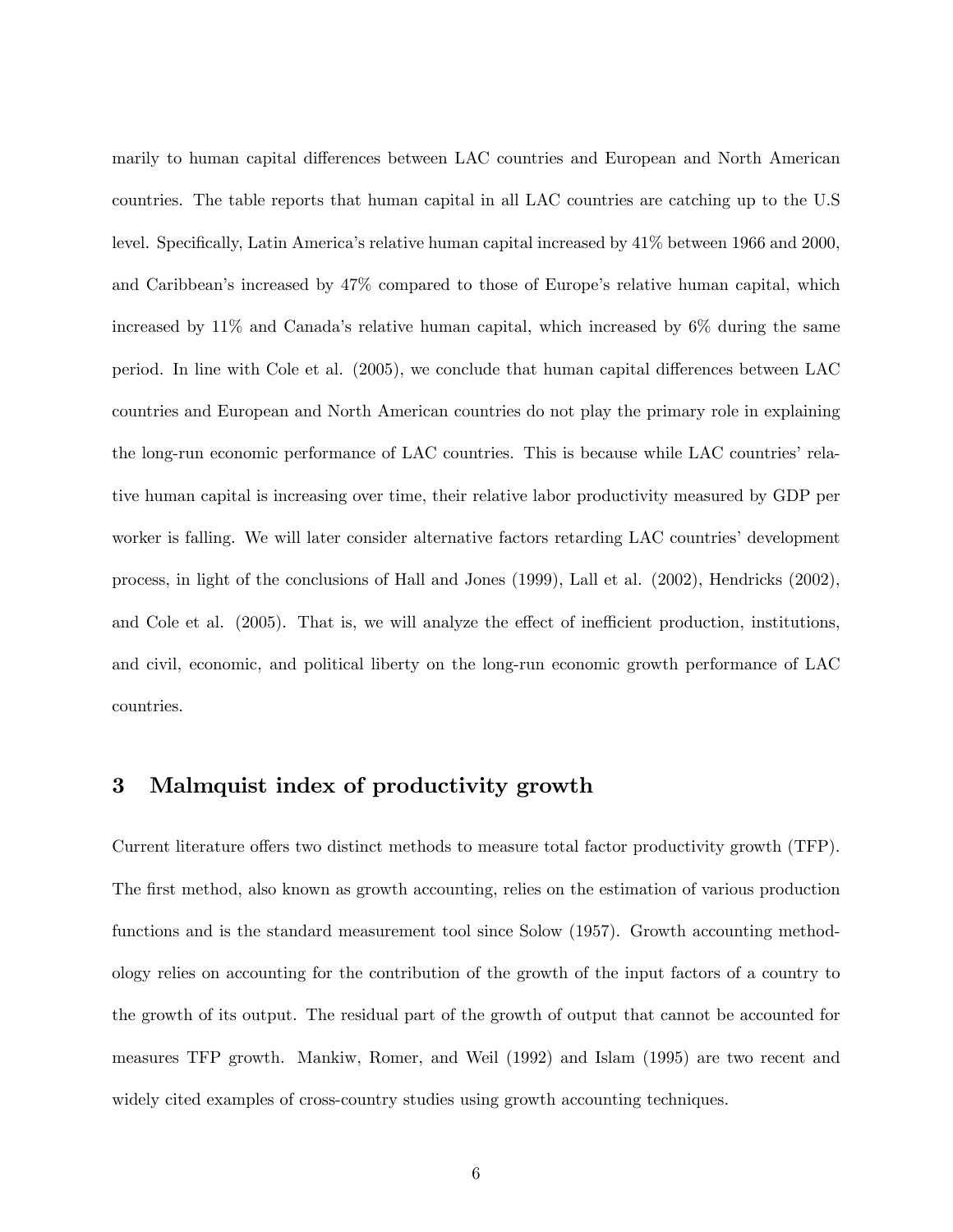On the other hand, TFP growth can also be measured using methods that estimate frontier production functions. This methodology relies on constructing a best practice frontier using the data on inputs and outputs, then measuring distances of countries to the frontier constructed. In these methods, production frontier function can be estimated either parametrically or nonparametrically. Parametric method or so-called stochastic frontier analysis (SFA) requires the specification of the functional form of the production function and also relies on certain distributional assumptions. Gong and Sickles (1992) demonstrates that SFA yields biased results in small to medium sized samples.

In sharp contrast, using linear programming methods, the nonparametric approach and the method of data envelopment analysis (DEA) does not require any specific functional or distributional assumptions. However, independent of the methodology employed to calculate the distances of the sample countries from the best practice frontier constructed over the whole sample, TFP growth can be computed using the Malmquist productivity growth index.

Among many others, recent country studies employing the Malmquist productivity growth index include Färe et al.  $(1994)$ , Krüger  $(2003)$ , and Yörük and Zaim  $(2005)$ . Färe et al.  $(1994)$ compute the TFP growth for 17 OECD countries from 1979 to 1988. They conclude that the main determinant of productivity growth in OECD countries is the technological change. Krüger (2003) apply this methodology to a sample of 87 countries for 1960-90 period. Employing hazardous byproducts of production as undesirable outputs, Yörük and Zaim (2005) measure the TFP growth of OECD countries from 1983 to 1998.

The Malmquist productivity index has two main advantages when compared to those of growth accounting. First, this index can be decomposed into a technological change and technical efficiency change components accounting for innovation and catching-up respectively. Second, no price infor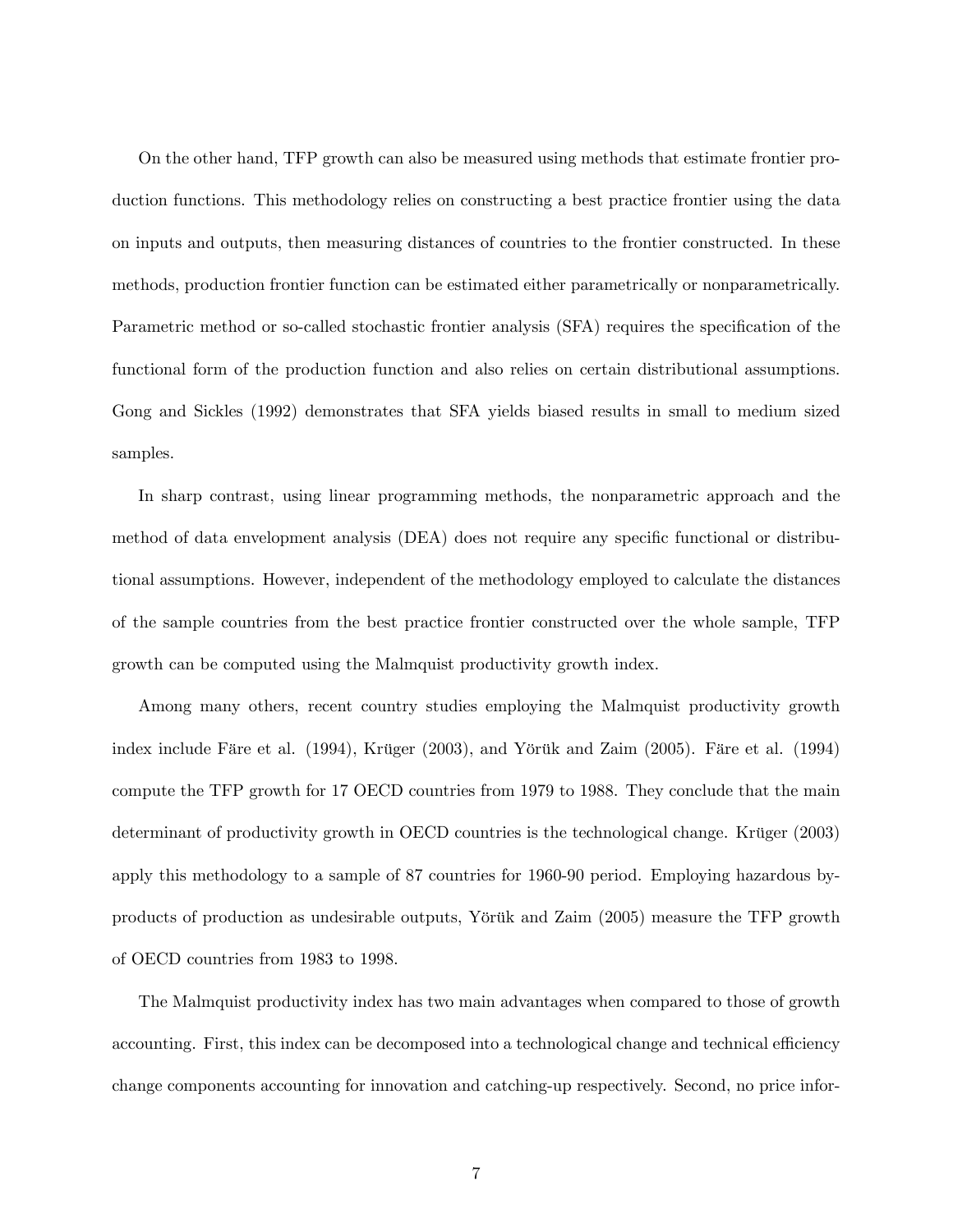mation on either inputs or outputs is necessary to compute this index. In this paper, we employed the DEA methodology and nonparametric approach to compute the Malmquist index, primarily because it relies on much weaker assumptions compared to SFA. Färe, Grosskopf, and Russell (1998) give a very complete survey on both the theory and the empirics of Malmquist indices; hence we will here provide a brief account of the essentials of the Malmquist index.

The theoretical foundation of Malmquist productivity growth index is based on the output distance function  $D_o^t(x^t, y^t) = \inf\{x^t, (y^t/\theta) \in S^t\}$ , which is defined with respect to the production technology such that  $\{S^t = (x^t, y^t) : x^t$  can produce  $y^t\}^5$ . Here,  $y^t \in R_+^M$  refers to the vector of outputs produced at time t and  $x^t \in R_+^N$  refers to the vector of inputs used in the production of outputs at time t. Given inputs, the output distance function measures the reciprocal of the maximal ray expansion of the observed outputs such that outputs are still feasible using the production technology  $S^t$ .

If the observed production is on the production frontier at time t, such as at point  $(x^t, y^t)$ , then production is said to be technically efficient and  $D_o^t(x^t, y^t) = 1$ . On the other hand, if observed production is interior to the production frontier, production is said to be technically inefficient. and  $D_o^t(x^t, y^t)$  < 1. Hence, the output distance functions are the complete characterization of technology and the point  $D_o^t(x^t, y^t) = 1$  represents the maximum production or the "best practice" as defined by Farrell  $(1957)$ .

Caves et al. (1982) defines the Malmquist index as the ratio of two output distance functions. both of which are functional representations of a multiple-output and multiple-input technology that requires information on input and output quantities. Formally, the Malmquist index is defined as

$$
M_o^t(x^t, y^t, x^{t+1}, y^{t+1}) = \frac{D_o^t(x^{t+1}, y^{t+1})}{D_o^t(x^t, y^t)}.
$$
\n
$$
(1)
$$

 $\overline{5}$ This production technology is defined in Shephard (1970).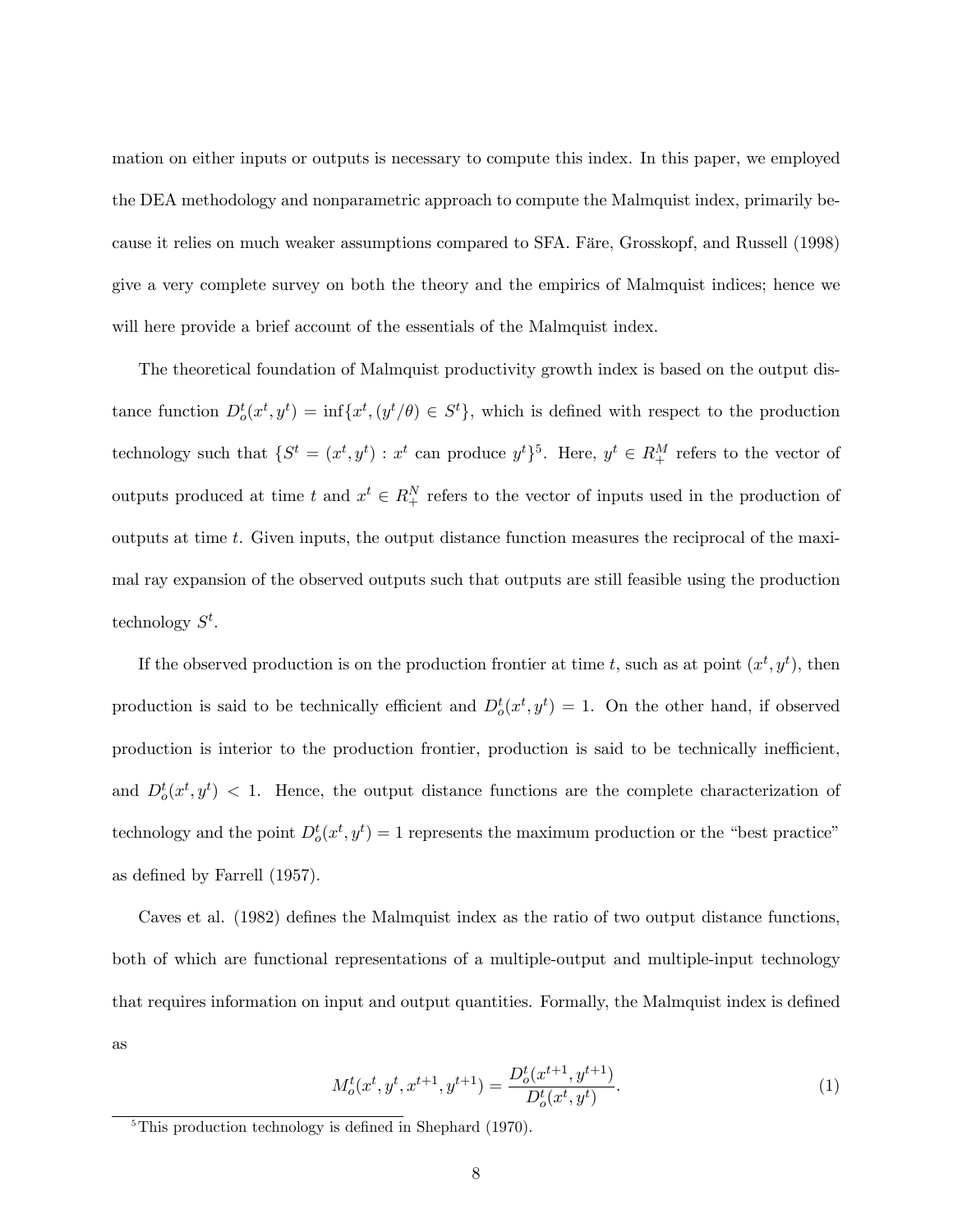It is also possible to break down the Malmquist index into technical efficiency change (catching-up) and technological change (innovation) components. Following Färe et al. (1994), the Malmquist index can be redefined as

$$
M_o^{t+1}(x^t, y^t, x^{t+1}, y^{t+1}) = \frac{D_o^{t+1}(x^{t+1}, y^{t+1})}{D_o^t(x^t, y^t)} \left[ \frac{D_o^t(x^{t+1}, y^{t+1})}{D_o^{t+1}(x^{t+1}, y^{t+1})} \frac{D_o^t(x^t, y^t)}{D_o^{t+1}(x^t, y^t)} \right]^{1/2} \tag{2}
$$

where superscripts index two adjacent time periods. The ratio outside the brackets captures the change in technical efficiency between t and  $t + 1$ , while the ratio inside the brackets captures the geometric mean of technological change relative to t and technological change relative to  $t + 1$ .

In equation (2),  $M_o^{t+1} > 1$  implies a productivity growth, whereas  $M_o^{t+1} < 1$  implies deterioration in productivity over time. Similarly, technical efficiency change and technological change indices greater than one represent improvement in the respective measures, whereas values less than one represent deterioration in performance.

The Malmquist index can be constructed by solving following linear programming problem for any observation  $k'$ :

$$
(D_0^{t''}(x_{k'}^{t'}, y_{k'}^{t'}))^{-1} = \max \theta
$$
  
s.t.  

$$
\sum_{k=1}^{K} z_k y_{km}^{t'} \ge \theta y_{k'm}^{t'} \quad m = 1, ..., M
$$
  

$$
\sum_{k=1}^{K} z_k x_{kn}^{t'} \le x_{k'n}^{t'} \quad n = 1, ..., N
$$
  

$$
z_k \ge 0 \quad k = 1, ..., K
$$
 (3)

where K indexes the number of cross-section units for each time period within the panel data,  $N$ represets the inputs,  $M$  indexes the outputs, and  $z<sub>k</sub>$  is an intensity variable, which measures the weight of each cross-section unit within the sample group. The weight is then compared with any particular observation to determine the distance to the efficient frontier. This linear programming problem measures the output-based Farrell technical efficiency of observation  $k'$  relative to the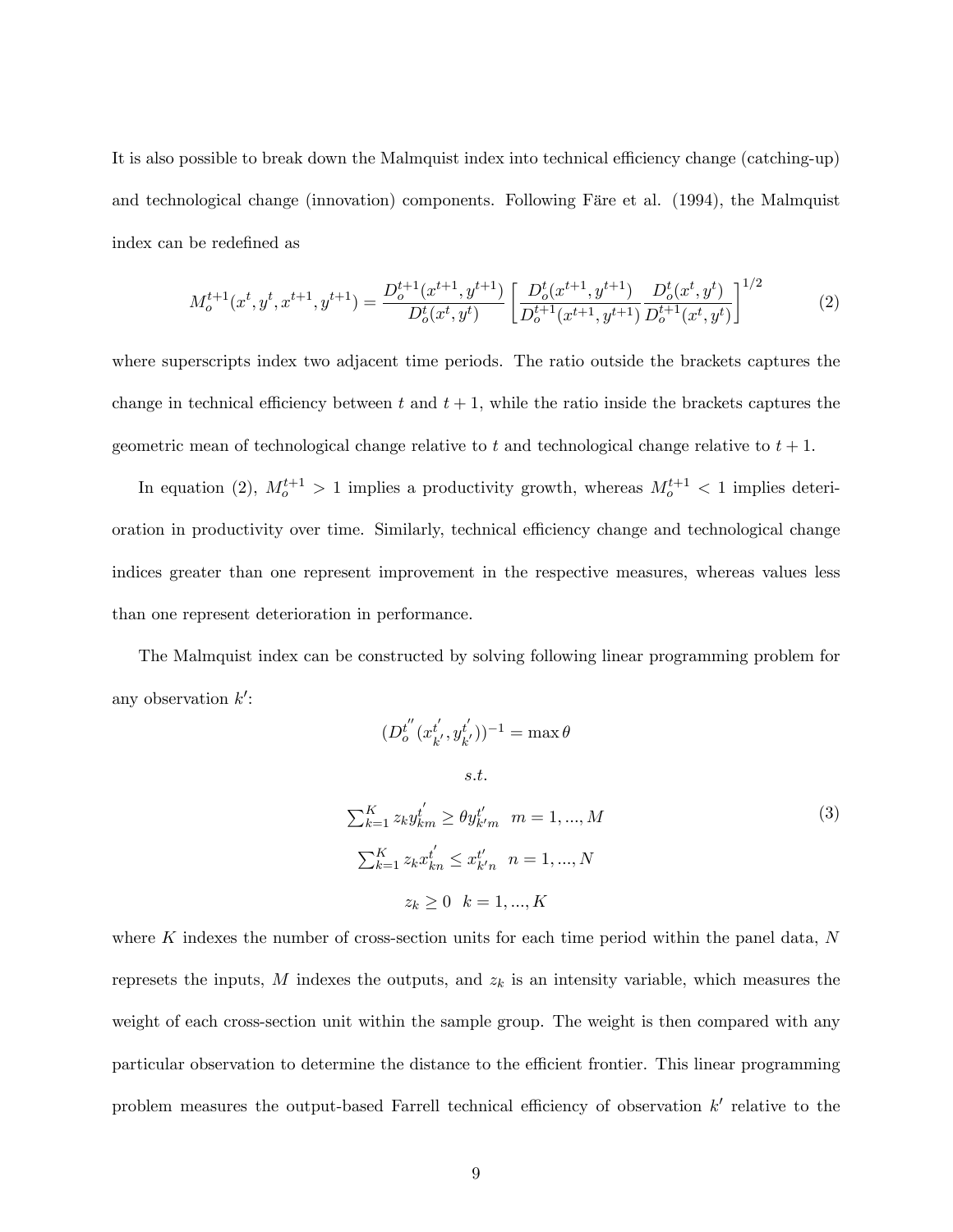reference technology at period  $t'$ , i.e.  $D_0^{t''}$  $t_{o}^{''}(x^{t'}, y^{t'}),$  for all  $(t', t'') \in \{(t, t), (t, t + 1), (t + 1, t), (t +$  $1, t + 1$ }.

#### 4 Data and results

In constructing the Malmquist productivity index, the resource constraint (inputs) consists of the net fixed standardized capital stock, labor force measured by the number of workers, and human capital stock accounted by the average years of schooling of adult population aged 25 and over. As an output, we take real GDP measured by purchasing parity adjusted in 1996 prices. Data on the capital stock, labor, and real GDP are drawn from a recent data set in Marquetti (2004). Barro and Lee  $(2001)$  is the source for human capital stock data<sup>6</sup>. The annual panel data set includes 20 Latin American and Caribbean countries and 18 European and North American countries. Time period considered is 35 years, from 1966 to 2000.

In the first three columns of Table 3, we report the mean annual changes in productivity growth, efficiency change, and technological change from 1966 to 2000. Except for United Kingdom and Portugal, all European and North American countries improved their productivity during the time period considered. On average, Italy, Finland, and Norway are the best performers. The main source of the productivity growth in European and North American countries is the technological change component, which increased annually by almost 0.6% in North America and 0.8% in Europe, while the technical efficiency change component actually decreased annually by  $0.1\%$  in North America but increased 0.5% in Europe.

In contrast, main source of the productivity growth in LAC countries is the efficiency change. On average, it increased annually by 0.1% in Latin American countries and 0.2% in Caribbean

 $6$ Barro and Lee (2001) provide this datum for every five years. Following Maudos, Pastor, and Serrano (1999) intermediate years have been estimated by interpolation.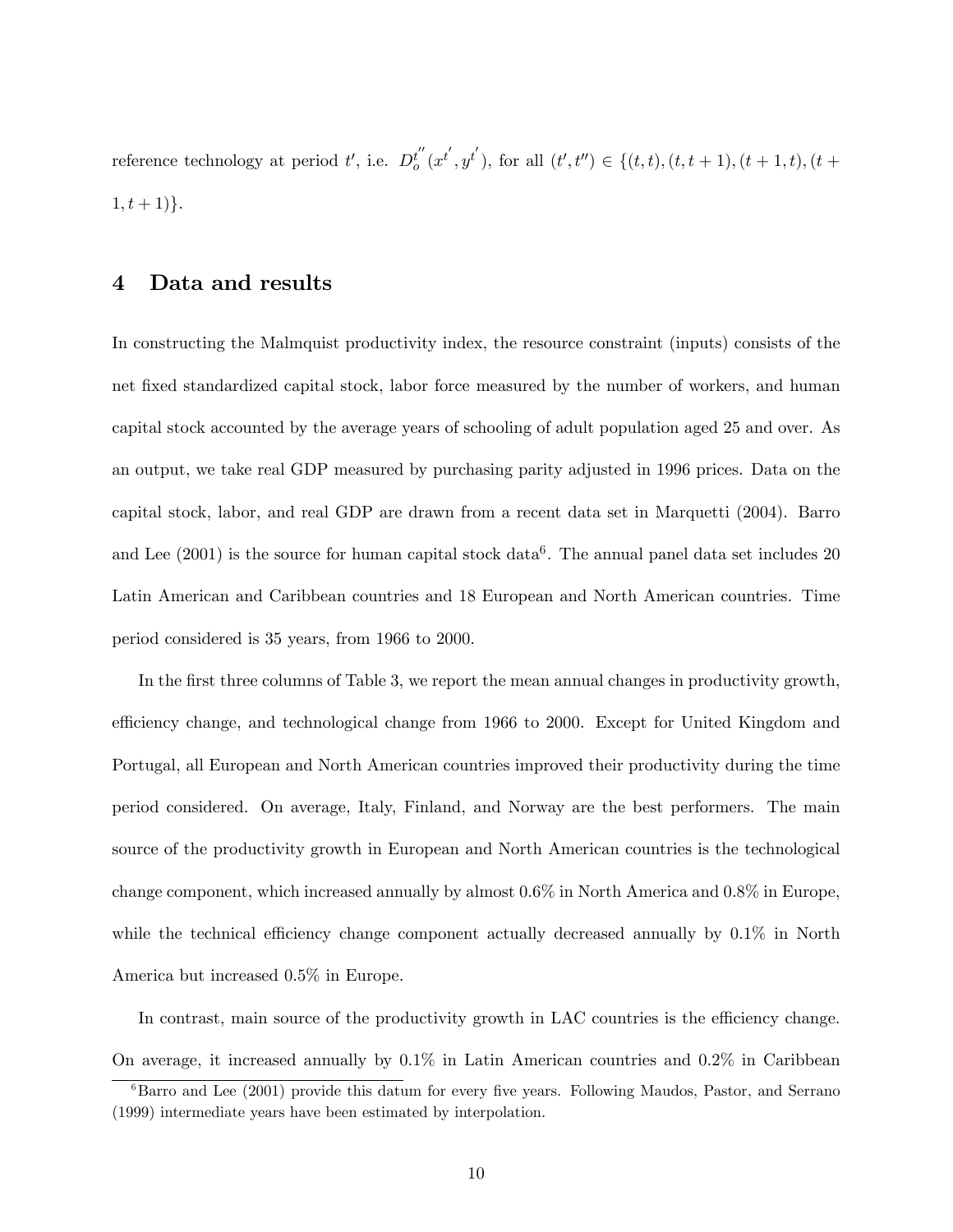countries, while technological change component decreased by 0.2% in Latin American countries but increased by 0.2% in Caribbean countries. Jamaica, Venezuela, Paraguay, Nicaragua, Mexico, Honduras, El Salvador, and Costa Rica are the LAC countries, in which productivity deterioration is observed. Ecuador is the best performer among LAC countries averaging 1.3% productivity growth per year.

In Table 3, we also report the cumulative Malmquist index and its components from 1966 to 2000 by sequential multiplication of improvements in each year. In terms of ranking and the productivity performance of the countries the results are virtually the same compared with the mean Malmquist index. The main component of long-run productivity growth in LAC countries appears to be the efficiency change while for European and North American countries, technological change remains to be the main component of the productivity growth. On average, for the time period considered, European countries improved their productivity by 55% while North American countries improved by 19.6%. On the other hand, Latin Americaís low TFP growth performance is clearly indicated by the 4.2% deterioration of the Malmquist index. However, Caribbean countries on average improved their productivity by 12%.

Figure 1 provides a clear exposition of long-run productivity performance of North American, European, Latin American and Caribbean countries. For expositional purposes, we normalize the Malmquist productivity growth index of all countries to unity for 1966. European productivity exhibits an upward trend from 1966 to 2000 with the exception of the periods 1974 to 1975, 1980 to 1983, and 1990 to 1993. North American productivity growth áuctuates over the time period considered. However, it trends upwards after 1983 with an exception of the period 1989 to 1991. Similarly, Caribbean TFP growth fluctuates over time but boosts after 1986. Recent stagnation periods in Caribbean region include 1991 to 1994 and 1996 to 1997. Finally, for Latin America,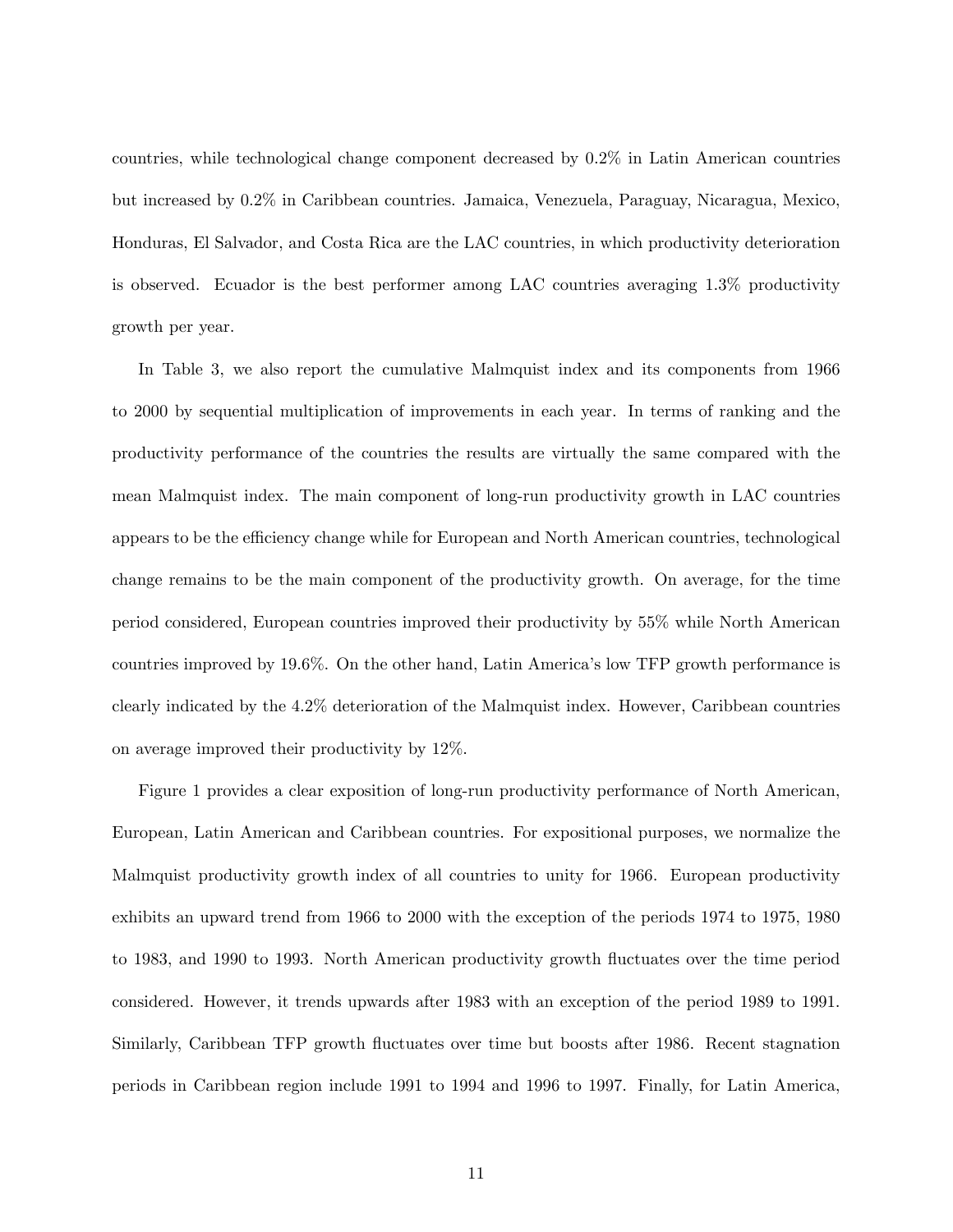productivity growth declines until 1983 and then rises until 1994. However, a rapid decline after 1994 results an over all negative productivity growth performance for the region.

Hence, our main conclusion from our analysis in this section is that innovation is the main source of productivity growth in European and North American countries. On the other hand, LAC countries suffer from inefficient production and lack of innovation. However, through international diffusion of knowledge, they use the opportunity to replicate the new technologies produced and hence grow mostly due to adaptation, i.e., through technical efficiency change. In addition, human capital stock is an important factor in explaining the productivity growth<sup>7</sup>, but it is not the key factor in understanding the long standing TFP growth gap between LAC countries and the rest of the Western region.

#### 5 Policies, institutions, and growth

Since both LAC countries and European and North American countries share the same best practice frontier constructed over the whole sample, they have equal access to available technology and knowledge. Yet, considerable variation in the technological change, efficiency change, and productivity growth still exist among these countries. In this section, we will discuss how much of this variation can be accounted for by differences in country-level policies and institutions.

Following the earlier studies of the institutions and economic growth literature, we use two different proxies to account for the institutional quality, namely ICRG composite country risk ratings and the equally weighted average of political and civil liberty indices. Data for ICRG composite risk are taken from World Development Indicators (World Bank, 2004). This index was originally constructed by Political Risk Service Group based on 22 components of risk with three subcate-

<sup>7</sup>The inclusion of the human capital as an input to the DEA model is tested following Banker (1996). This test indicates that inclusion of human capital to the model is statistically significant at  $1\%$  level.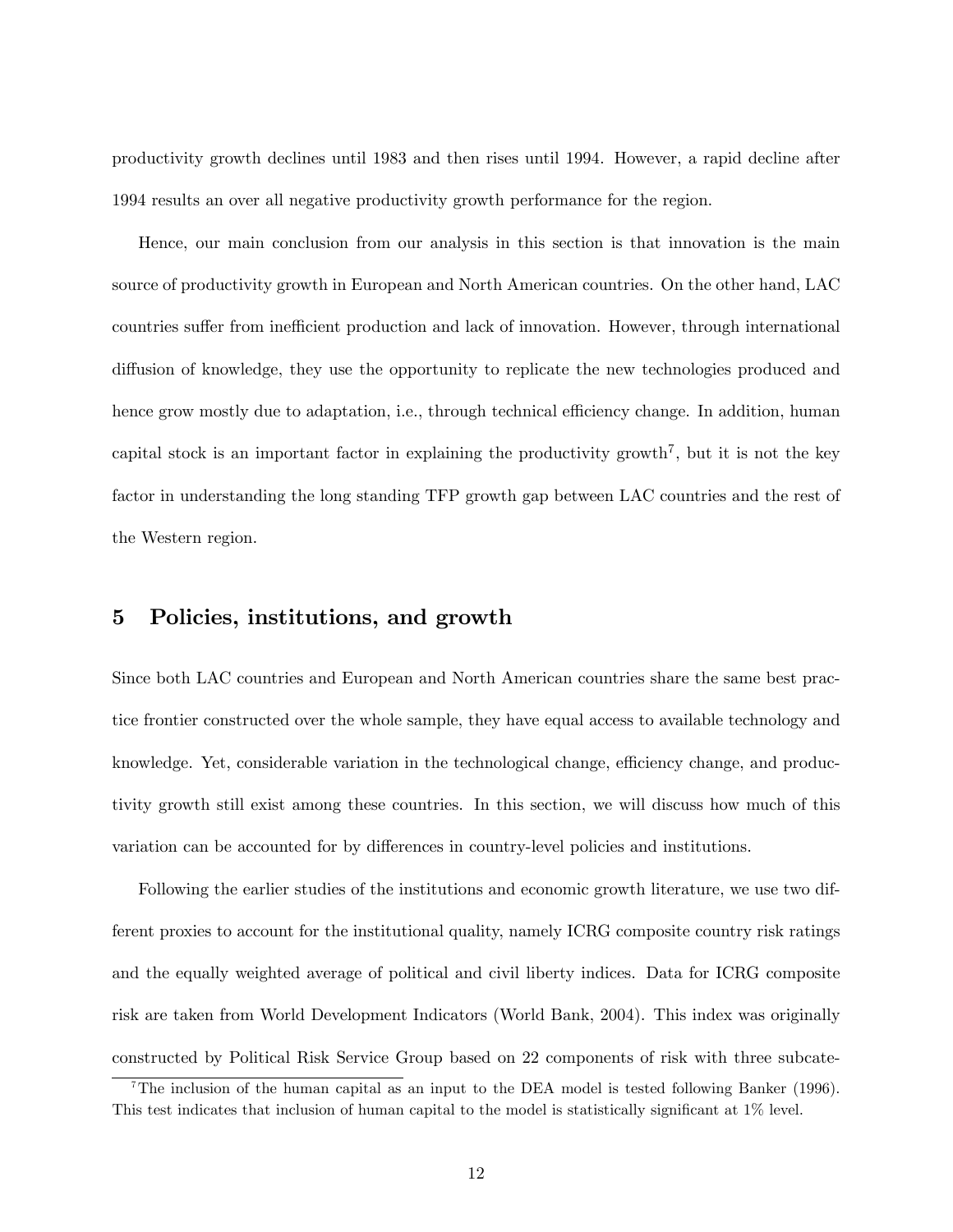gories of risk namely political, financial and economic. In computing the index, political risk has the highest weight and includes many components accounting for government stability, socioeconomic conditions, corruption, law and order, democratic accountability, bureaucracy quality, internal and external conflicts, and military in politics.

On the other hand, Freedom House (2005) is the source for the civil and political liberty indices. Scores of individual countries in civil liberty index depend on various determinants of civil liberty including but not limited to freedom of expression and belief, associational and organizational rights, rule of law, and personal autonomy and individual rights. Political liberty index, on the other hand, is the proxy for political rights including right to vote, compete for public office, and elect representatives, who have a decisive impact on public policies.

In Table 4, we present mean ICRG composite risk ratings and the weighted average of civil and political liberty indices for our sample countries<sup>8</sup>. It is evident that European and North American countries have achieved a lot more in terms of civil and political liberty and political institutions compared to that of LAC countries with an exception of Greece and Spain. Costa Rica appears to be the best performer among LAC countries. Note that Costa Rica is a Central American success story. Although it is largely an agricultural country, it has recently expanded its economy to include technology and tourism sectors. The standard of living is relatively high and land ownership is widespread. In a similar manner, Trinidad Tobago is the best performer of the Caribbean region. It is one of the wealthiest countries in the Caribbean thanks to petroleum and natural gas production and processing. Its economy benefits from low inflation and a growing trade

<sup>8</sup>Our data for ICRG composite risk ratings cover the period from 1984 to 2000 while civil liberty index is available from 1972 to 2000. For a complete discussion of the construction of ICRG composite risk rating, see http://www.ICRGonline.com. For a complete discussion of the construction of the civil and political liberty index, see http://www.freedomhouse.org. Civil and political liberty indices were originally constructed with the values ranged from 1 to 7 with 1 being the most liberated. Values were transformed such that 7 became the most liberated and 1 the least liberated.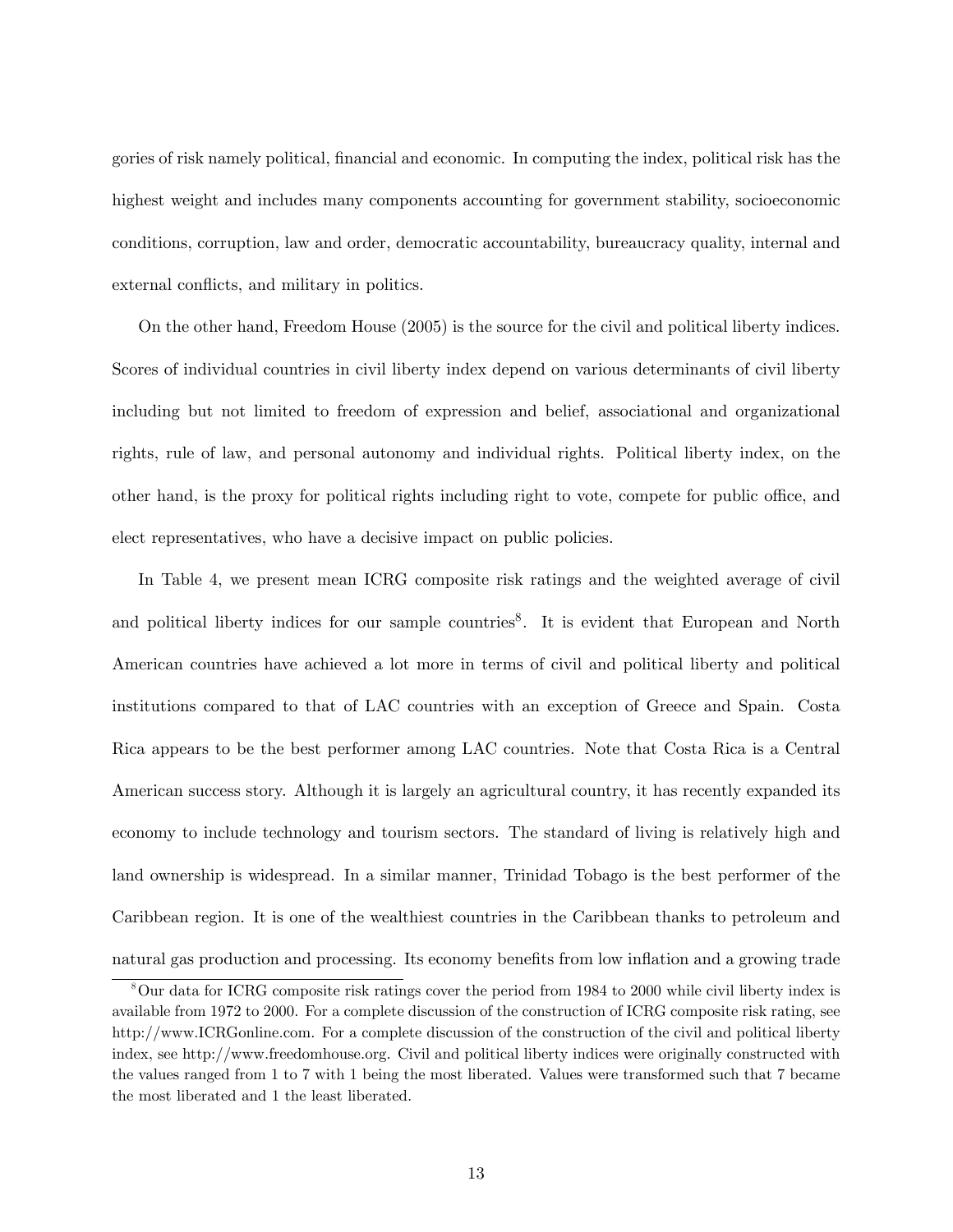surplus<sup>9</sup>. In the light of the simple tabulations of Table 4, our hypothesis is that civil and political liberties, country-level policies, and institutional quality are positively associated with long-run productivity growth and the economic success of countries.

We start investigating the relationship between instutions and productivity growth using a panel regression framework. This methodology has an advantage of controlling the unobserved hetereogeity that is generated by country level differences and time. However, it yields biased estimates if instutional quality measures are still correlated with the error term after the heterogeity of time and country effects are controlled for. Our dependent variables are the Malmquist indices accounting for productivity growth, technological change, and efficiency change, respectively. Apart from the proxies for instutional quality, we use a set of control variables, such as GDP per worker, capital stock per worker, human capital, share of agriculture and manufacturing industries in GDP, population density, and inflation rate<sup>10</sup>. The estimation results for relying on fixed and random effects are reported in Table 5. Hausman test indicates that random effects is the appropriate estimation strategy when the dependent variable is the productivity growth measured by the Malmquist index. However, fixed effects are preferred when dependent variables are technological change and efficiency change. The most striking result is that the coefficient on human capital is insignificant in all regressions. This result is in line with our previous findings that human capital is not primary factor in LAC countries long-run economic stagnation. Furhermore, GDP per worker and share of manufacturing in GDP are positively, inflation rate is negatively associated not only with long-run productivity growth but also innovation and adaptation components of the Malmquist productivity growth index. The instutional quality measures do not have a significant effect on the productivity

<sup>&</sup>lt;sup>9</sup>A detailed discussion of Costa Rica's and Trinidad Tobago's economic success is presented in CIA World Factbook (2005).

<sup>&</sup>lt;sup>10</sup>The source of this data is World Bank Development Indicators (2004). Natural logarithm of inflation rate and GDP per worker is used in the estimations.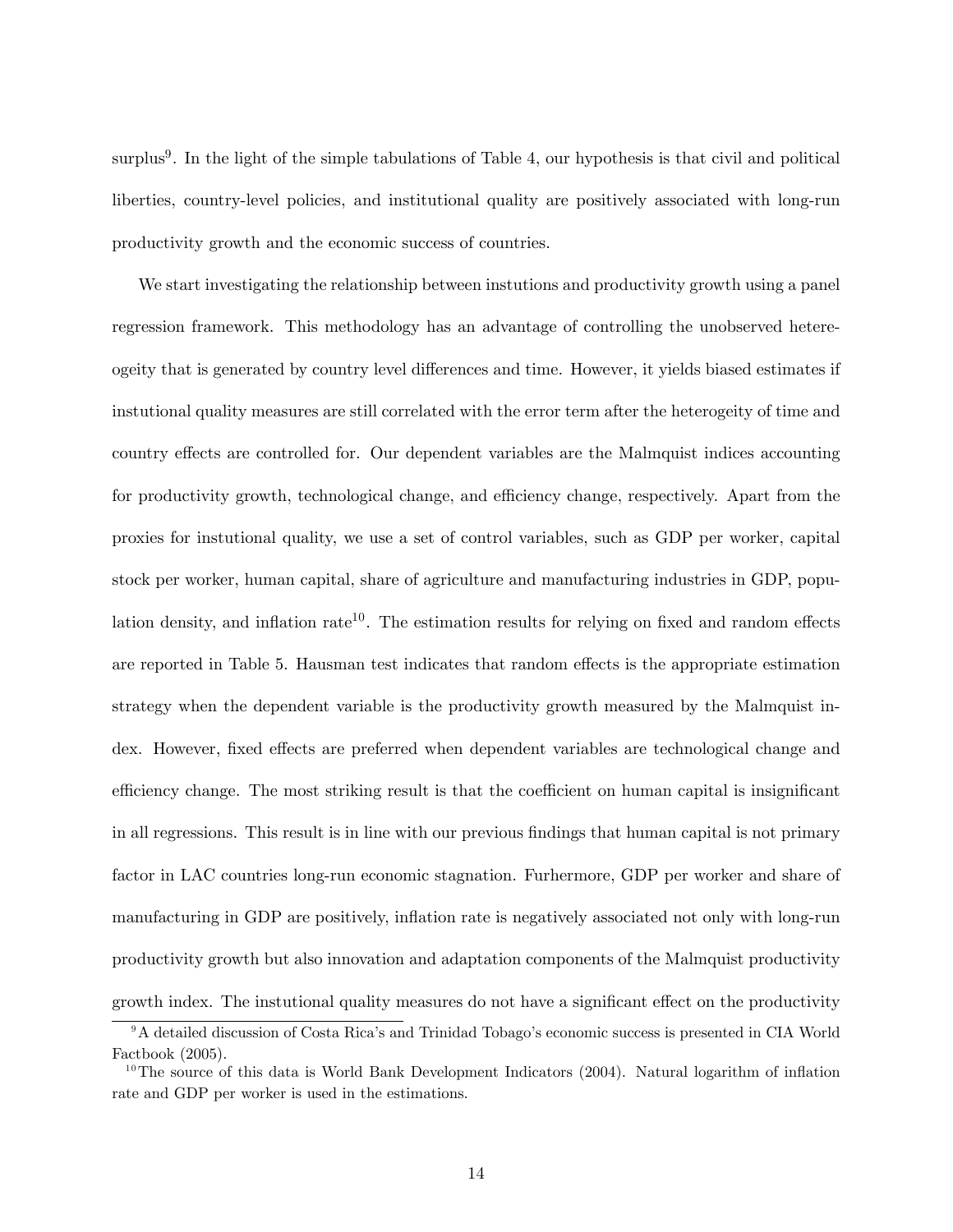growth. Civil and political liberties, however, positively affect the technological change.

In Table 6, we investigate the relationship between instutional quality measures and productivity growth using an alternative methodology, which relies on identifying instruments. Our hypothesis in this analysis is that institutional quality is the only fundamental determinant of the long-run economic growth and technological change does not mean to omit the other determinants of growth such as inflation rate, share of manufacture and agriculture in GDP, and other characteristics of the economy. Following Hall and Jones (1999), we suggest that these variables are the outcomes, which are determined by the institutions, rather than being the determinants of the economic growth.

We use a set of instruments employed by Hall and Jones (1999) and Acemoglu, Johnson, and Robinson (2001, 2002). These are the extent to which the primary languages of Western Europe as spoken as first languages today and indigenous population density and settler mortality rate in 1500. Acemoglu, Johnson, and Robinson (2001, 2002) argues that the extent of settler mortality caused by the disease environment in colonies resulted in settler populations of differing sizes. Settler populations of smaller size tended to be more exploitative, and this was reáected in the institutions they created. Hence, indigenous population density and settler mortality rate are correlated with the Western influence on the countries that they conquered and colonized at the fifteenth century and proved to affect productivity growth only through intuitional quality measures<sup>11</sup>. Hall and Jones (1999) argues that Western countries adapted their own languages to the countries they colonized during the same period. Hence, this measure is also correlared with instutions and political liberty. We formally test the validity of these instruments using over identification tests<sup>12</sup>.

<sup>&</sup>lt;sup>11</sup>We use the log of settler mortality rate and population density in 1500 as in Acemoglu, Johnson, and Robinson (2001, 2002). See, Hall and Jones (1999) and Acemoglu, Johnson, and Robinson (2001, 2002) for a detailed discussion of the instruments.

 $12$ Note that since proposed instruments do not vary over time, we cannot account for the panel structure of the data. Hence, we estimate pooled OLS with appropriate instruments. This is the standart practice in the literature.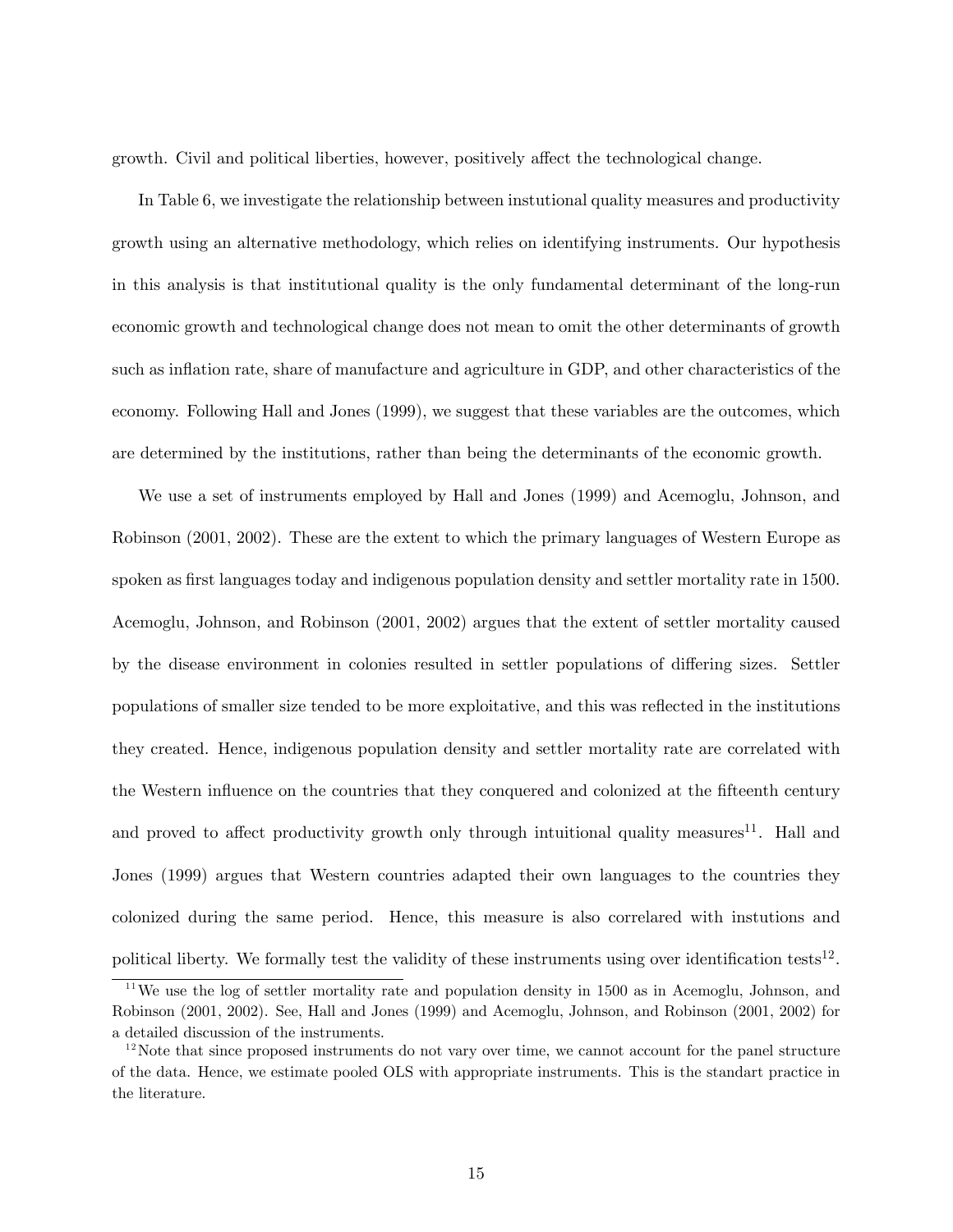In Table 6, simple pooled OLS regressions show that intuitions as measured by two distinct proxy measures of instutions not only a§ect the productivity growth of the countries positively, but also positively and significantly affect the technological change component of the Malmquist index. On the other hand, they have no significant effect on the efficiency change component. This finding is consistent with our earlier Öndings that European and North American countries, thanks to their strong institutional quality, grow mostly due to the innovation of the new technologies. Alternative IV estimation also yields virtually the same results, but with some exceptions. Although the coefficient estimate of ICRG country risk ratings is still positive, it does not significantly affect the technological change. First stage F-tests and over identification tests imply that our instruments are valid in all cases except the 2SLS regression of ICRG ratings on the efficiency change component.

The elasticity parameters presented in Table 7 suggests that a one percentage point increase in the institutional quality as measured by the civil and political liberty index increases the productivity growth as measured by the Malmquist index by around  $0.03$  percentage points<sup>13</sup>. Similar results prevail if we instead consider the ICRG risk ratings as our preferred institutional quality measure. A one percentage point increase in this variable increases the productivity growth by around 0.04 percentage points. In addition, we report that a one percentage point increase in the institutional quality increases the technological change component by approximately 0.02 percentage points. These results imply that instutions and political liberty have a considerable impact on LAC countries' productivity growth trends through technological change.

 $13$ Note that, a one unit increase in the civil and political liberty index refers approximately to  $14\%$  increase in this index. Hence, a one unit increase in the civil and political liberty index increases the productivity growth by around  $0.03 \times 14 = 0.42$  percentage points.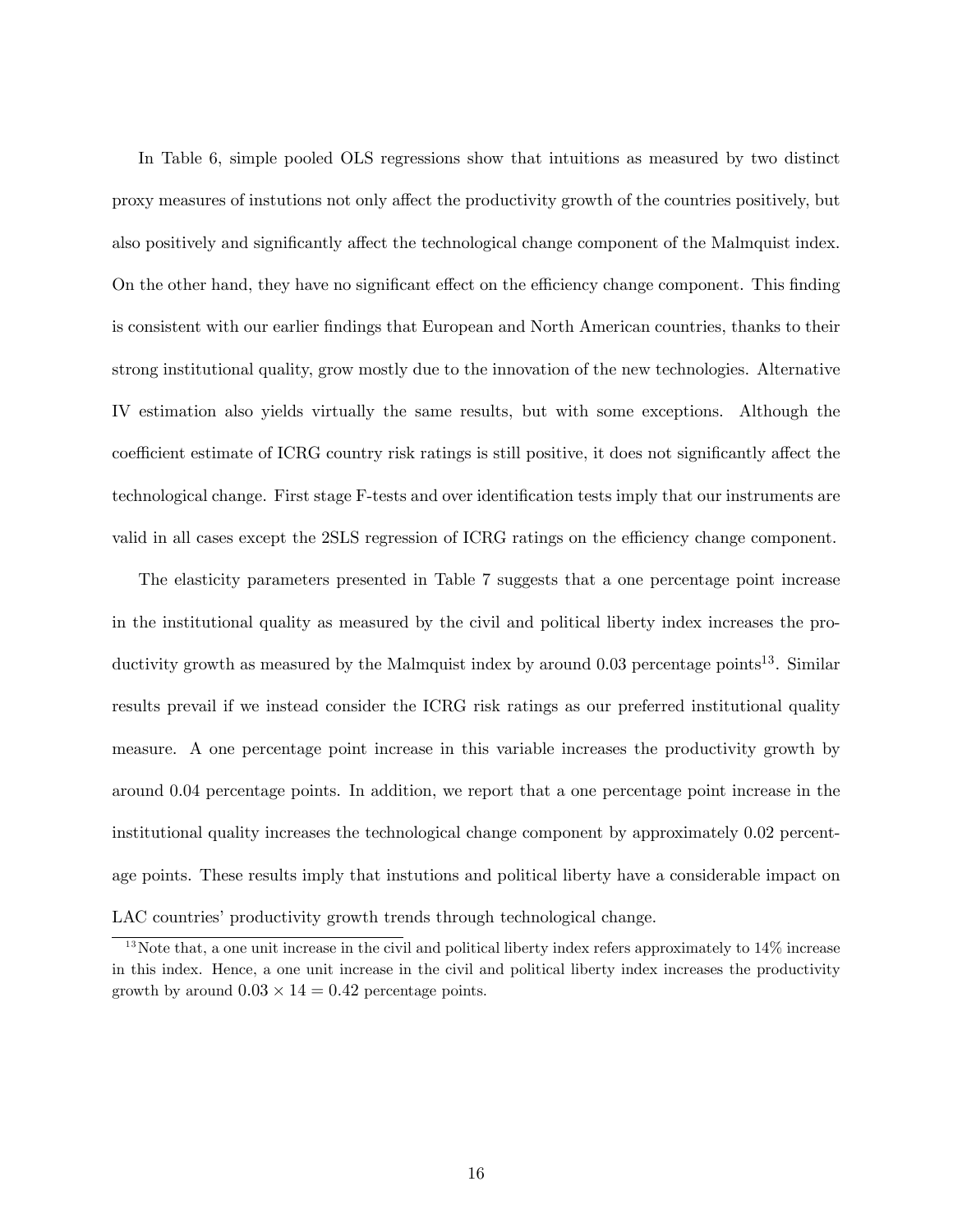#### 6 Conclusion

Using a nonparametric Malmquist productivity growth index, this study first measures productivity growth for LAC countries during the 1966-2000 period. Then it compares the results to those of a peer group of European and North American countries to provide a benchmark for what LAC countries could have possibly achieved over the last four decades of the century. We argue that our comparisons are relevant since almost all of the LAC countries are colonized and populated by individuals of European descent, who established the Western culture and economic success.

Our results indicate, on average, 55% productivity growth for Europe and 20% productivity growth for North America compared with that of 12% productivity growth of Caribbean and 4.2% productivity deterioration of Latin America for the time period considered. We report that LAC countries suffer from inefficient production and lack of innovation. However, through international diffusion of knowledge, they use the opportunity to replicate the new technologies produced and hence grow mostly due to adaptation. Hence, their productivity growth mostly comes from technical efficiency change rather than the technological change component of the Malmquist productivity growth index.

In a policy viewpoint, our study is the first that investigated the effect of institutions on economic growth and technological change, using a non-parametric measure of economic growth. We also explicitly recognize the endogeneity and measurement error of the institutional quality measures on the economic outcomes. We show that human capital difference is not the key factor in explaining poor productivity growth performance of LAC countries. However, our results suggest that institutional quality is an important determinant of long-run productivity growth.

In particular, we conclude that the policies related to improving economic freedom, civil rights, institutions, law and order, and other components of civil, economic, and political liberty positively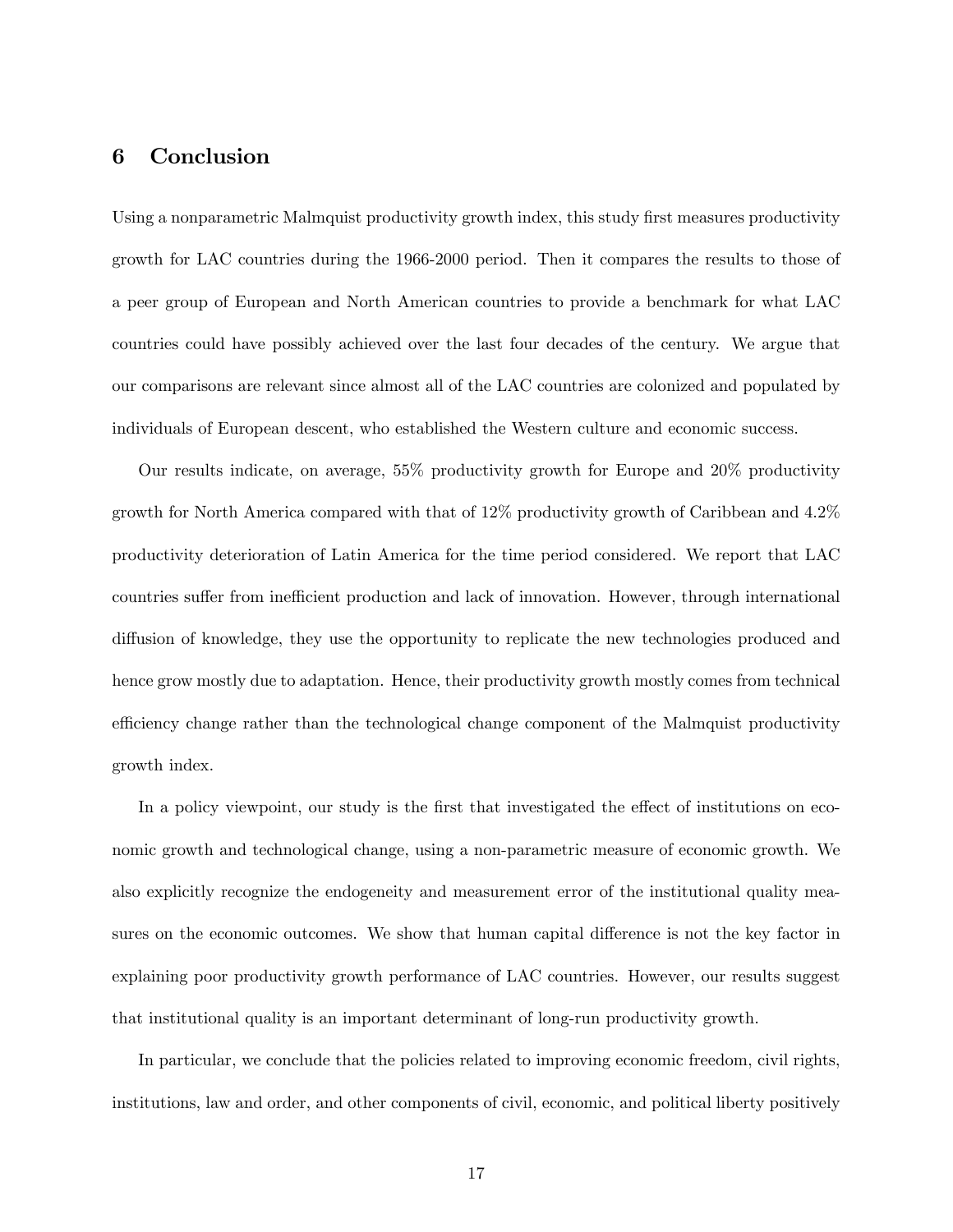contribute not only to the productivity growth, but also to the technological improvement of the countries.

### References

- [1] Acemoglu, D., Johnson S., and Robinson J., 2001. ëThe colonial origins of comparative development: An empirical investigationí, American Economic Review, 91, 1369-401.
- [2] Acemoglu, D., Johnson S., and Robinson J., 2002. ëReversal of fortune: Geography and development in the making of the modern world income distribution', Quarterly Journal of Economics, 117, 1231-1294.
- [3] Banker, R.D., 1996. ëMaximum likelihood, consistency and data envelopment analysis: A statistical foundation', *Journal of Productivity Analysis*, 7, 139-59.
- [4] Barro, R.J. and Lee J.-W., 2001. ëInternational data on educational attainment: Updates and implications', Oxford Economic Papers, 53, 541-63.
- [5] Caves, D.W., Christensen, L.R., and Diewert,W.E., 1982. ëThe economic theory of index numbers and the measurement of input, output, and productivity', *Econometrica*, 50, 1393-1414.
- [6] CIA (2005). The World Factbook, Washington, DC.
- [7] Cole, H.L., Ohanian, L.E., Riascos, A., and Schmitz, J.A., 2005. ëLatin America in the rearview window', Journal of Monetary Economics, 52, 69-107.
- [8] Easterly, W. and Levine R., 2003. 'Tropics, germs, and crops: How endowments influence economic development', Journal of Monetary Economics, 50, 3-39.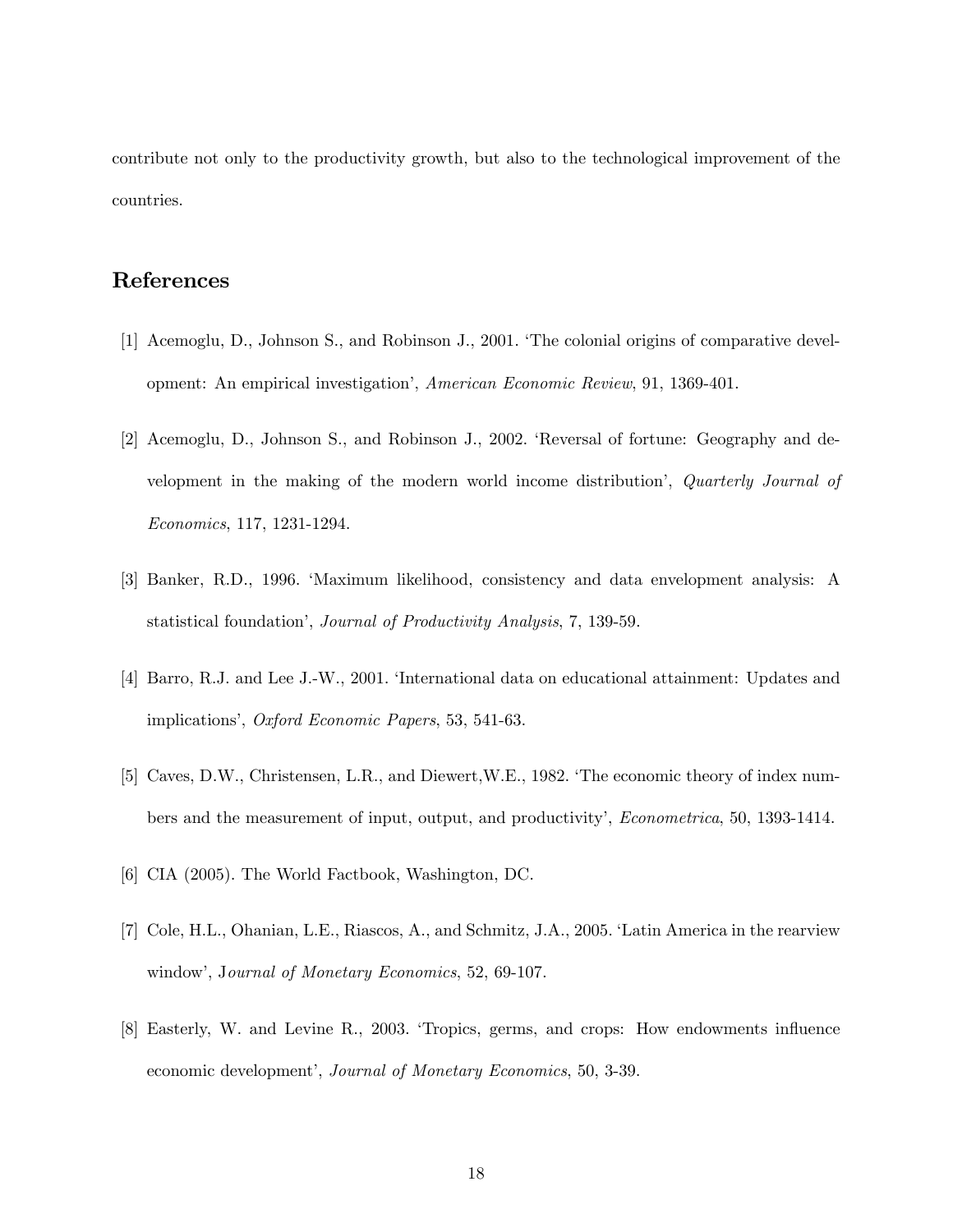- [9] Färe, R., Grosskopf, S., Norris, M., and Zhongyang Z., 1994. 'Productivity growth, technical progress and efficiency change in industrialized countries', American Economic Review, 84, 66-83.
- [10] Färe, R., Grosskopf, S., and Lovell, C.A.K., 1994. Production Frontiers, Cambridge University Press, Cambridge, MA.
- [11] Färe, R., Grosskopf, S., and Roos, P., 1998. Malmquist productivity indexes: A survey of theory and practice. In: Russell, Robert R., Färe, Rolf, Grosskopf, Shawna (Eds.), Index Number Theory: Essays in Honor of Sten Malmquist, Kluwer Academic Publishers, Boston, pp. 127-190.
- [12] Farrell, M.J., 1957. The measurement of productive efficiency', Journal of Royal Statistics Society, Series A, 125, 252-67.
- [13] Freedom House, 2005. Freedom in the World Country Ratings, dataset, available at http://www.freedomhouse.org/ratings/index.htm.
- [14] Gong, B.H. and Sickles, R.C., 1992. ëFinite sample evidence on the performance of stochastic frontiers and data envelopment analysis using panel data', Journal of Econometrics, 51, 259-84.
- [15] Hall, R.E. and Jones, C.I., 1999. ëWhy do some countries produce so much more output per worker than others?', Quarterly Journal of Economics, 114, 83-116.
- [16] Hendricks, L., 2002. ëHow important is human capital for development? Evidence from immigrant earnings', American Economic Review, 92, 198-219.
- [17] Hoogvelt, A., 2001. Globalization and the Postcolonial World: The New Political Economy of Development, Johns Hopkins University Press, Baltimore, MD.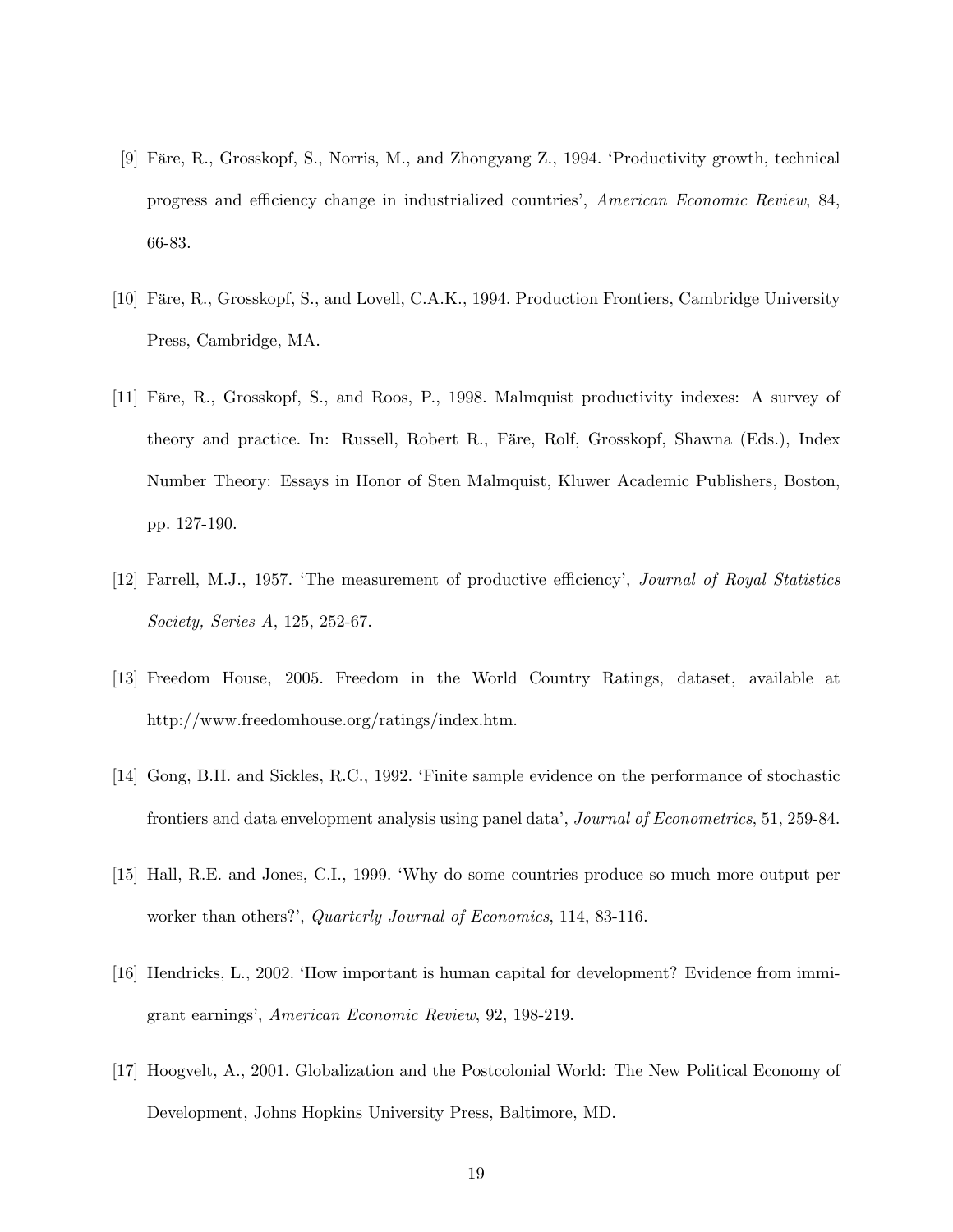- [18] Islam, N., 1995. Growth empirics: A panel data approach', Quarterly Journal of Economics, 110, 1127-70.
- [19] Krüger, J.J., 2003. The global trends of total factor productivity: Evidence from the nonparametric Malmquist index approach', Oxford Economic Papers, 55, 265-86.
- [20] Lall, P., Featherstone, A.M., and Norman, D.W., 2002. ëProductivity growth in the western hemisphere (1978-94): The Caribbean perspective', Journal of Productivity Analysis, 17, 213-31.
- [21] Lant, P., 1996. Population growth, factor accumulation, and productivity', World Bank Policy Research Working Paper, No.1567.
- [22] Maudos, J., Pastor, J.M., and Serrano, L., 1999. ëTotal factor productivity measurement and human capital in OECD countries', *Economics Letters*, 63, 39-44.
- [23] Mankiw, N.G., Romer, D., and Weil, D.N., 1992. ëA contribution to the empirics of economic growth', Quarterly Journal of Economics, 107, 407-37.
- [24] Marquetti, A., 2004. Extended Penn World Tables 2.1, Data set, available at http://homepage.newschool.edu/~foleyd/epwt.
- [25] Shephard, R. W., 1970. Theory of Cost and Production Frontiers, Princeton University Press, Princeton, NJ.
- [26] Solow, R.M., 1957. 'Technical change and the aggregate production function', Review of Economics and Statistics, 39, 312-20.
- [27] World Bank, 2004. World Development Indicators, World Bank, Washington, DC.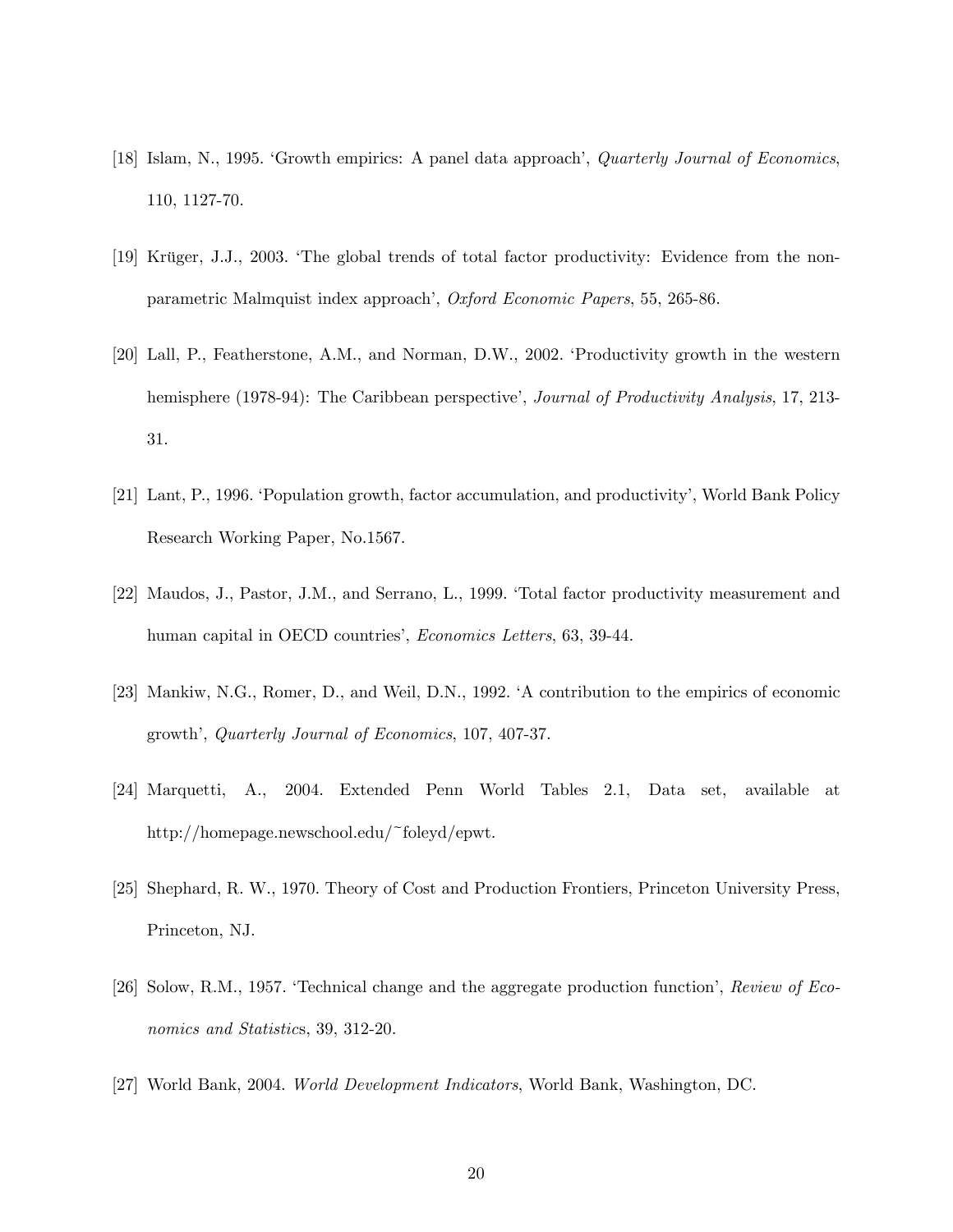[28] Yörük, B.K. and Zaim, O., 2005. 'Productivity growth in OECD countries: A comparison with Malmquist indices', Journal of Comparative Economics, 33, 401-20.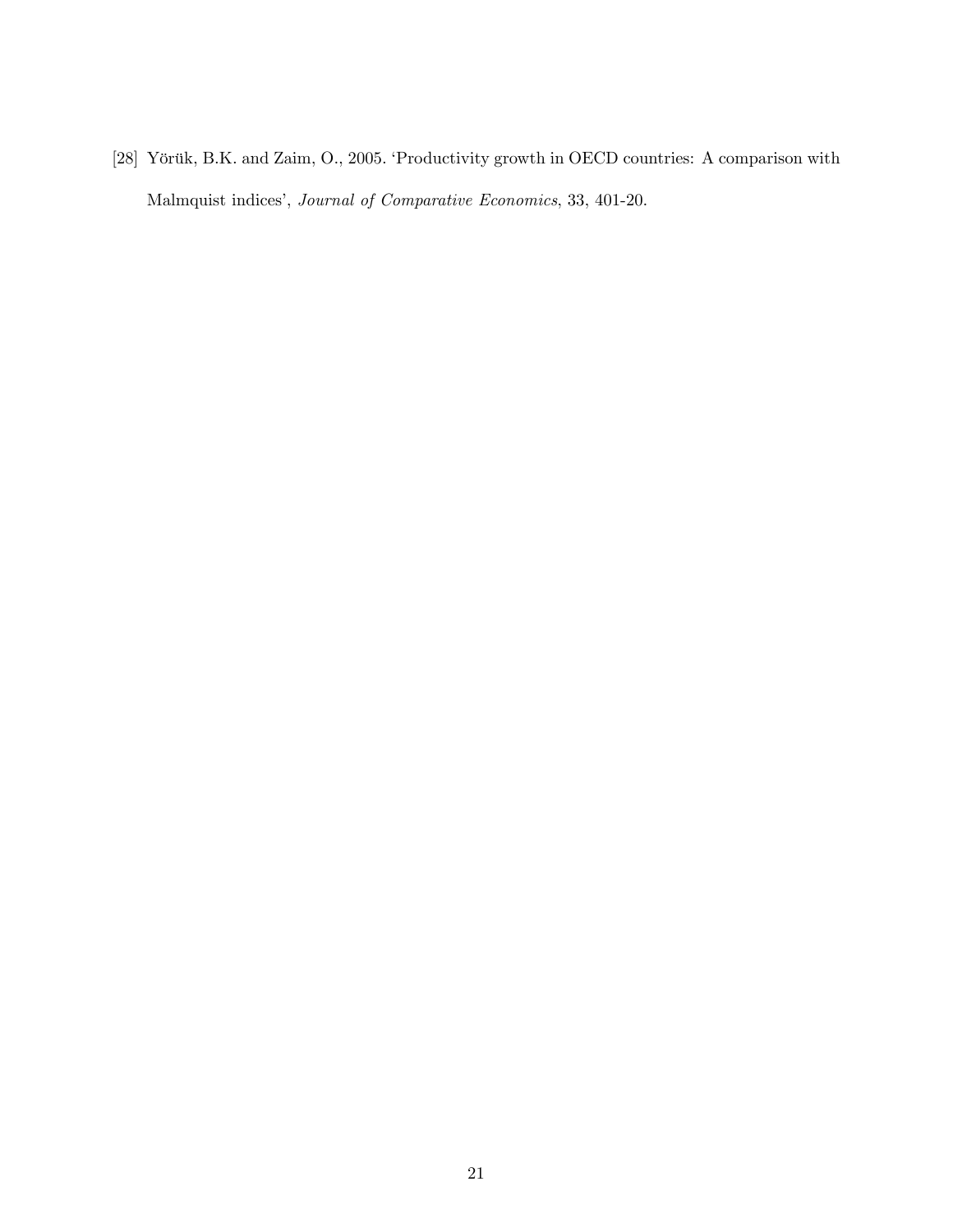### **Tables**

| Country         | Descent | Religion | Language                                                |
|-----------------|---------|----------|---------------------------------------------------------|
| Latin America   |         |          |                                                         |
|                 |         |          |                                                         |
| Argentina       | 97%     | 96%      | Spanish, English, Italian, German, French               |
| <b>Bolivia</b>  | 45%     | 95%      | Spanish, Quechua, Aymara                                |
| Brazil          | 93%     | 80%      | Portuguese, Spanish, English, French                    |
| Chile           | 95%     | 100%     | Spanish                                                 |
| Colombia        | 92%     | 94%      | Spanish                                                 |
| Costa Rica      | 94%     | 92%      | Spanish, English                                        |
| Ecuador         | 65%     | 92%      | Spanish, Quecha                                         |
| El Salvador     | 99%     | 83%      | Spanish, Nahua                                          |
| Guatemala       | 57%     | 90%      | Spanish, Amerindian Languages                           |
| Honduras        | 91%     | 100%     | Spanish, Amerindian Languages                           |
| Mexico          | 69%     | 95%      | Spanish, Amerindian Languages                           |
| Nicaragua       | 84%     | 100%     | Spanish, English, Indigeneous Languages                 |
| Panama          | 80%     | 100%     | Spanish, English                                        |
| Paraguay        | 95%     | 90%      | Spanish, Guarani                                        |
| Peru            | 52%     | 90%      | Spanish, Quechua                                        |
| Uruguay         | 88%     | 67%      | Spanish, Portunol or Brazilero (Portuguese-Spanish mix) |
| Venezuela       | 89%     | 98%      | Spanish, Indigeneous Languages                          |
| Mean            | 81%     | 92%      |                                                         |
| Caribbean       |         |          |                                                         |
| Dominican Rep.  | 89%     | 95%      | Spanish                                                 |
| Jamaica         | 8%      | 65%      | English                                                 |
| Trinidad&Tobago | 20%     | 39%      | English, Hindi, French, Spanish                         |
| Mean            | 39%     | 66%      |                                                         |

Table 1. Cultural, religious, and language characteristics of LAC countries

Source: CIA World Factbook (2005).<br>*Notes:*<br>i) Descent is the fraction of total population that is white or mixed-white.<br>ii) Religion is the fraction of total population affiliated with Western religions such as Christiani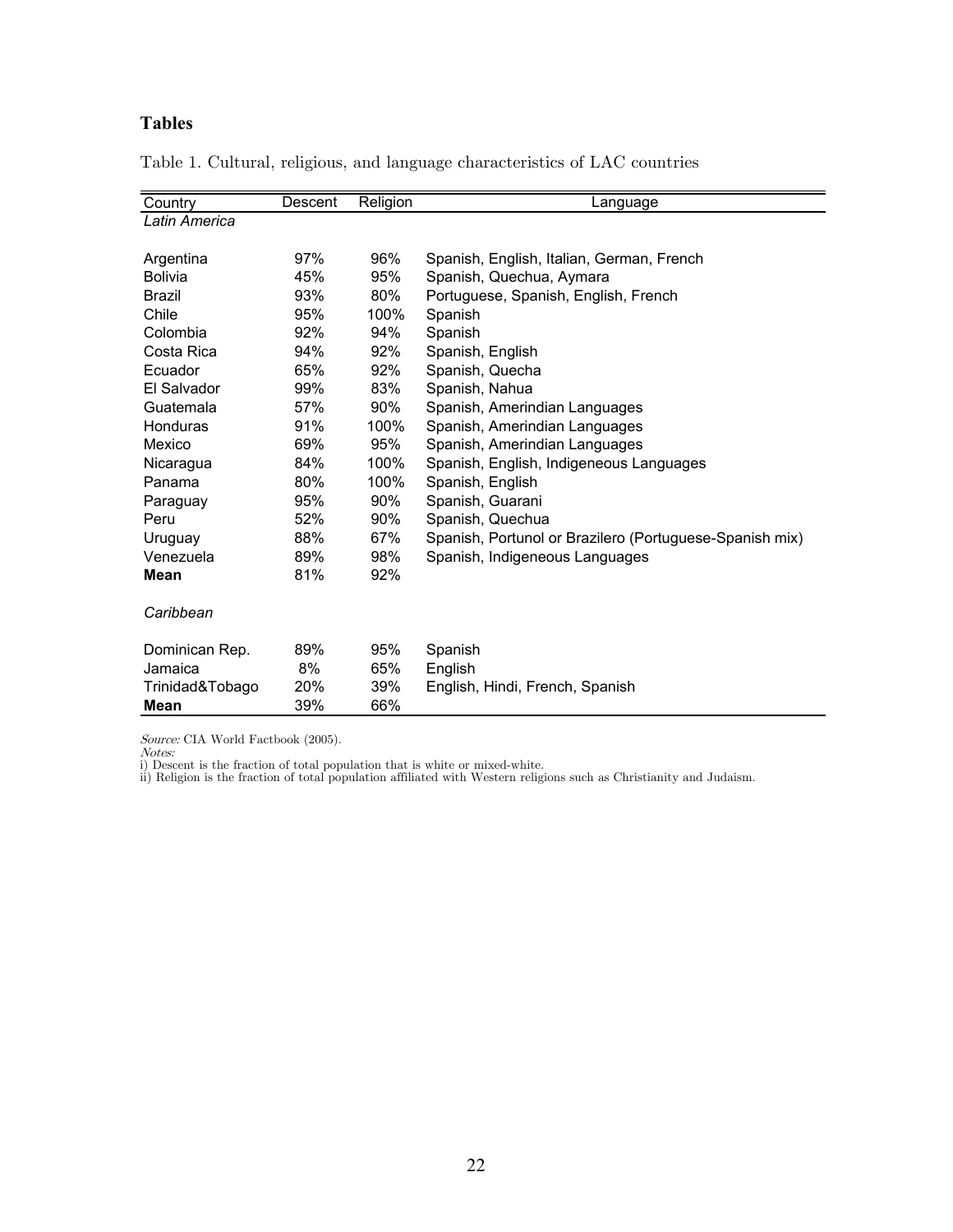|                       |       | <b>GDP</b> per capita |       | GDP per worker |       |       | Capital per worker |       |       | Schooling |       |       |
|-----------------------|-------|-----------------------|-------|----------------|-------|-------|--------------------|-------|-------|-----------|-------|-------|
| Country               | 1966  | 1983                  | 2000  | 1966           | 1983  | 2000  | 1966               | 1983  | 2000  | 1966      | 1983  | 2000  |
| Latin America         |       |                       |       |                |       |       |                    |       |       |           |       |       |
| Argentina             | 0.525 | 0.425                 | 0.349 | 0.559          | 0.576 | 0.398 | 0.672              | 0.671 | 0.300 | 0.571     | 0.568 | 0.693 |
| Bolivia               | 0.182 | 0.125                 | 0.083 | 0.227          | 0.195 | 0.106 | 0.185              | 0.106 | 0.051 | 0.409     | 0.349 | 0.452 |
| Brazil                | 0.187 | 0.263                 | 0.222 | 0.239          | 0.351 | 0.298 | 0.308              | 0.445 | 0.240 | 0.300     | 0.265 | 0.372 |
| Chile                 | 0.297 | 0.214                 | 0.305 | 0.387          | 0.301 | 0.389 | 0.488              | 0.202 | 0.350 | 0.525     | 0.510 | 0.644 |
| Colombia              | 0.183 | 0.196                 | 0.166 | 0.252          | 0.303 | 0.178 | 0.194              | 0.181 | 0.104 | 0.297     | 0.345 | 0.409 |
| Costa Rica            | 0.248 | 0.211                 | 0.181 | 0.336          | 0.297 | 0.230 | 0.234              | 0.238 | 0.164 | 0.405     | 0.424 | 0.491 |
| Ecuador               | 0.136 | 0.183                 | 0.109 | 0.178          | 0.295 | 0.169 | 0.290              | 0.340 | 0.135 | 0.324     | 0.464 | 0.532 |
| <b>日 Salvador</b>     | 0.262 | 0.165                 | 0.138 | 0.332          | 0.244 | 0.210 | 0.132              | 0.112 | 0.081 | 0.201     | 0.287 | 0.367 |
| Guatemala             | 0.172 | 0.174                 | 0.120 | 0.234          | 0.298 | 0.206 | 0.126              | 0.139 | 0.075 | 0.154     | 0.204 | 0.255 |
| <b>Honduras</b>       | 0.118 | 0.106                 | 0.063 | 0.160          | 0.175 | 0.099 | 0.101              | 0.097 | 0.080 | 0.179     | 0.260 | 0.333 |
| Mexico                | 0.306 | 0.343                 | 0.267 | 0.459          | 0.525 | 0.381 | 0.501              | 0.498 | 0.331 | 0.287     | 0.365 | 0.549 |
| Nicaragua             | 0.247 | 0.148                 | 0.054 | 0.336          | 0.240 | 0.084 | 0.192              | 0.144 | 0.058 | 0.250     | 0.259 | 0.361 |
| Panama                | 0.207 | 0.260                 | 0.187 | 0.257          | 0.370 | 0.246 | 0.263              | 0.358 | 0.268 | 0.452     | 0.517 | 0.645 |
| Paraguay              | 0.165 | 0.209                 | 0.150 | 0.210          | 0.308 | 0.162 | 0.087              | 0.201 | 0.098 | 0.357     | 0.404 | 0.469 |
| Peru                  | 0.282 | 0.203                 | 0.140 | 0.387          | 0.317 | 0.156 | 0.773              | 0.335 | 0.141 | 0.348     | 0.470 | 0.598 |
| Uruguay               | 0.374 | 0.296                 | 0.297 | 0.389          | 0.371 | 0.328 | 0.359              | 0.359 | 0.180 | 0.520     | 0.527 | 0.592 |
| Venezuela             | 0.620 | 0.336                 | 0.197 | 0.867          | 0.487 | 0.275 | 0.932              | 0.597 | 0.198 | 0.274     | 0.437 | 0.458 |
| Mean                  | 0.265 | 0.227                 | 0.178 | 0.342          | 0.333 | 0.230 | 0.343              | 0.295 | 0.168 | 0.344     | 0.391 | 0.484 |
| Caribbean             |       |                       |       |                |       |       |                    |       |       |           |       |       |
| Dominican Rep.        | 0.116 | 0.146                 | 0.162 | 0.174          | 0.247 | 0.251 | 0.098              | 0.164 | 0.134 | 0.255     | 0.307 | 0.422 |
| Jamaica               | 0.216 | 0.158                 | 0.116 | 0.230          | 0.170 | 0.113 | 0.359              | 0.180 | 0.109 | 0.280     | 0.332 | 0.426 |
| Trinidad&Tobago       | 0.380 | 0.479                 | 0.347 | 0.476          | 0.626 | 0.419 | 0.275              | 0.390 | 0.179 | 0.465     | 0.549 | 0.622 |
| Mean                  | 0.237 | 0.261                 | 0.208 | 0.293          | 0.347 | 0.261 | 0.244              | 0.245 | 0.141 | 0.334     | 0.396 | 0.490 |
| Europe                |       |                       |       |                |       |       |                    |       |       |           |       |       |
| Austria               | 0.604 | 0.759                 | 0.737 | 0.567          | 0.806 | 0.784 | 0.889              | 1.150 | 0.960 | 0.740     | 0.706 | 0.718 |
| Belgium               | 0.654 | 0.752                 | 0.728 | 0.721          | 0.900 | 0.879 | 1.238              | 1.154 | 0.992 | 0.835     | 0.682 | 0.713 |
| <b>Denmark</b>        | 0.914 | 0.868                 | 0.818 | 0.806          | 0.788 | 0.787 | 1.244              | 1.024 | 0.850 | 0.945     | 0.790 | 0.824 |
| Finland               | 0.610 | 0.765                 | 0.732 | 0.541          | 0.740 | 0.755 | 1.003              | 1.068 | 0.782 | 0.633     | 0.687 | 0.828 |
| France                | 0.685 | 0.804                 | 0.705 | 0.651          | 0.857 | 0.761 | 0.962              | 1.131 | 0.888 | 0.626     | 0.602 | 0.683 |
| Greece                | 0.416 | 0.516                 | 0.448 | 0.438          | 0.659 | 0.546 | 0.695              | 1.027 | 0.548 | 0.534     | 0.576 | 0.695 |
| loeland               | 0.740 | 0.838                 | 0.766 | 0.737          | 0.785 | 0.698 | 1.295              | 1.129 | 0.776 | 0.636     | 0.625 | 0.714 |
| Ireland               | 0.393 | 0.476                 | 0.806 | 0.424          | 0.619 | 1.008 | 0.388              | 0.611 | 0.766 | 0.691     | 0.658 | 0.736 |
| Italy                 | 0.584 | 0.719                 | 0.670 | 0.608          | 0.895 | 0.836 | 1.160              | 1.186 | 0.902 | 0.519     | 0.474 | 0.571 |
| Netherlands           | 0.720 | 0.737                 | 0.749 | 0.838          | 0.908 | 0.809 | 1.398              | 1.221 | 0.850 | 0.639     | 0.694 | 0.754 |
| Norway                | 0.656 | 0.807                 | 0.832 | 0.673          | 0.809 | 0.837 | 1.498              | 1.451 | 1.095 | 0.686     | 0.708 | 0.968 |
| Portugal              | 0.297 | 0.428                 | 0.485 | 0.329          | 0.470 | 0.542 | 0.390              | 0.503 | 0.620 | 0.244     | 0.293 | 0.401 |
| Spain                 | 0.489 | 0.539                 | 0.547 | 0.556          | 0.748 | 0.684 | 0.763              | 1.007 | 0.783 | 0.421     | 0.445 | 0.592 |
| Sweden                | 0.832 | 0.811                 | 0.727 | 0.764          | 0.784 | 0.704 | 1.251              | 0.938 | 0.693 | 0.814     | 0.791 | 0.927 |
| Switzerland           | 1.166 | 1.028                 | 0.813 | 1.029          | 1.009 | 0.735 | 2.047              | 1.516 | 1.003 | 0.803     | 0.845 | 0.848 |
| <b>United Kingdom</b> | 0.717 | 0.694                 | 0.692 | 0.647          | 0.699 | 0.692 | 0.799              | 0.664 | 0.638 | 0.777     | 0.707 | 0.763 |
| Mean                  | 0.655 | 0.721                 | 0.703 | 0.646          | 0.780 | 0.754 | 1.064              | 1.049 | 0.822 | 0.659     | 0.643 | 0.734 |
| <b>North America</b>  |       |                       |       |                |       |       |                    |       |       |           |       |       |
| Canada                | 0.849 | 0.869                 | 0.826 | 0.898          | 0.858 | 0.810 | 1.110              | 0.976 | 0.931 | 0.878     | 0.876 | 0.933 |
| <b>USA</b>            | 1.000 | 1.000                 | 1.000 | 1.000          | 1.000 | 1.000 | 1.000              | 1.000 | 1.000 | 1.000     | 1.000 | 1.000 |

Table 2. Main macroeconomic indicators of LAC, European and North American countries relative to U.S

Notes:<br>i) USA=1 for all figures.<br>ii) Schooling: Average years of schooling for adult population aged 25 and greater.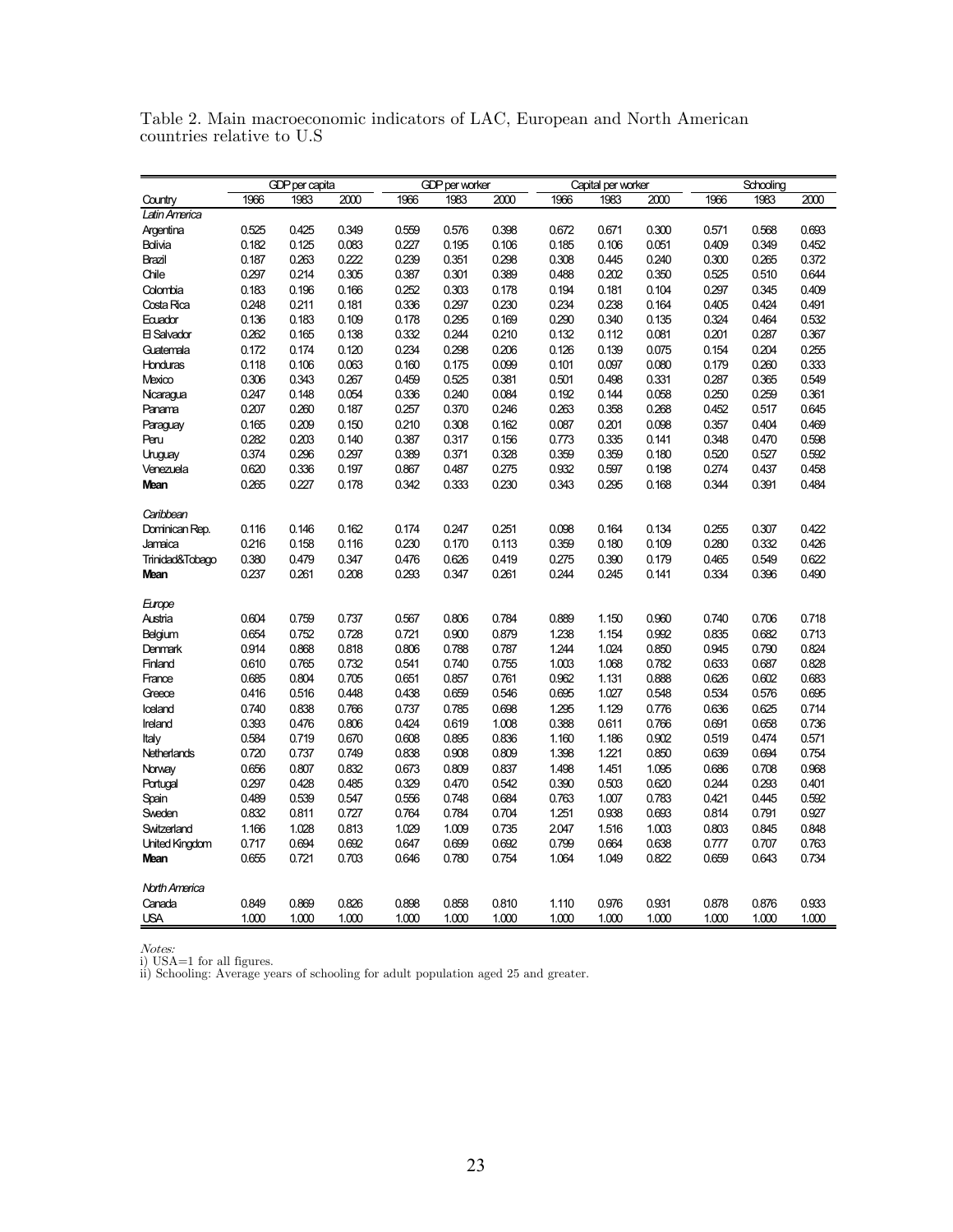|                      |            | Mean          |       |            | Cumulative    |       |                  |  |  |
|----------------------|------------|---------------|-------|------------|---------------|-------|------------------|--|--|
| Country              | Efficiency | Technological | Index | Efficiency | Technological | Index | Rank             |  |  |
| Latin America        |            |               |       |            |               |       |                  |  |  |
| Argentina            | 1.008      | 0.994         | 1.002 | 1.304      | 0.814         | 1.063 | 28               |  |  |
| <b>Bolivia</b>       | 1.007      | 0.999         | 1.006 | 1.266      | 0.965         | 1.228 | 16               |  |  |
| <b>Brazil</b>        | 1.008      | 0.995         | 1.003 | 1.320      | 0.835         | 1.109 | 24               |  |  |
| Chile                | 1.008      | 0.998         | 1.005 | 1.297      | 0.923         | 1.194 | 20               |  |  |
| Colombia             | 1.000      | 1.002         | 1.002 | 1.000      | 1.065         | 1.065 | 27               |  |  |
| Costa Rica           | 0.997      | 1.002         | 0.999 | 0.896      | 1.089         | 0.974 | 31               |  |  |
| Ecuador              | 1.013      | 0.999         | 1.013 | 1.557      | 0.981         | 1.529 | 9                |  |  |
| El Salvador          | 0.999      | 0.996         | 0.995 | 0.964      | 0.883         | 0.851 | 34               |  |  |
| Guatemala            | 1.001      | 1.004         | 1.004 | 1.018      | 1.129         | 1.149 | 23               |  |  |
| Honduras             | 0.991      | 0.992         | 0.983 | 0.734      | 0.769         | 0.567 | 36               |  |  |
| Mexico               | 1.003      | 0.994         | 0.997 | 1.100      | 0.814         | 0.896 | 33               |  |  |
| Nicaragua            | 0.986      | 0.996         | 0.981 | 0.612      | 0.862         | 0.525 | 37               |  |  |
| Panama               | 0.998      | 1.004         | 1.002 | 0.927      | 1.147         | 1.065 | 26               |  |  |
| Paraguay             | 0.990      | 0.991         | 0.980 | 0.701      | 0.726         | 0.509 | 38               |  |  |
| Peru                 | 1.009      | 0.996         | 1.005 | 1.355      | 0.872         | 1.178 | 22               |  |  |
| Uruguay              | 1.006      | 1.001         | 1.007 | 1.235      | 1.033         | 1.277 | 15               |  |  |
| Venezuela            | 1.000      | 0.995         | 0.995 | 0.989      | 0.843         | 0.834 | 35               |  |  |
| Mean                 | 1.001      | 0.998         | 0.999 | 1.043      | 0.918         | 0.958 | N/A              |  |  |
|                      |            |               |       |            |               |       |                  |  |  |
| Caribbean            |            |               |       |            |               |       |                  |  |  |
| Dominican Rep.       | 1.007      | 0.999         | 1.006 | 1.276      | 0.960         | 1.223 | 19               |  |  |
| Jamaica              | 0.999      | 1.001         | 0.999 | 0.954      | 1.021         | 0.972 | 32               |  |  |
| Trinidad&Tobago      | 1.000      | 1.005         | 1.005 | 1.000      | 1.183         | 1.183 | 21               |  |  |
| Mean                 | 1.002      | 1.002         | 1.003 | 1.068      | 1.050         | 1.120 | N/A              |  |  |
|                      |            |               |       |            |               |       |                  |  |  |
| <b>North America</b> |            |               |       |            |               |       |                  |  |  |
| Canada               | 0.998      | 1.005         | 1.003 | 0.943      | 1.173         | 1.103 | 25               |  |  |
| <b>USA</b>           | 1.000      | 1.008         | 1.008 | 1.000      | 1.298         | 1.298 | 14               |  |  |
| Mean                 | 0.999      | 1.006         | 1.005 | 0.971      | 1.234         | 1.196 | N/A              |  |  |
|                      |            |               |       |            |               |       |                  |  |  |
| Europe               |            |               |       |            |               |       |                  |  |  |
| Austria              | 1.007      | 1.013         | 1.020 | 1.269      | 1.537         | 1.952 | 4                |  |  |
| Belgium              | 1.006      | 1.013         | 1.019 | 1.225      | 1.566         | 1.918 | 5                |  |  |
| Denmark              | 1.000      | 1.011         | 1.010 | 0.983      | 1.433         | 1.408 | 12               |  |  |
| Finland              | 1.011      | 1.011         | 1.022 | 1.468      | 1.436         | 2.104 | $\boldsymbol{2}$ |  |  |
| France               | 1.007      | 1.011         | 1.018 | 1.251      | 1.465         | 1.834 | 6                |  |  |
| Greece               | 1.010      | 1.004         | 1.015 | 1.429      | 1.165         | 1.658 | $\overline{7}$   |  |  |
| Iceland              | 0.998      | 1.016         | 1.014 | 0.946      | 1.692         | 1.602 | 8                |  |  |
| Ireland              | 1.007      | 1.004         | 1.012 | 1.276      | 1.156         | 1.478 | 10               |  |  |
| Italy                | 1.012      | 1.013         | 1.025 | 1.495      | 1.535         | 2.290 | $\mathbf{1}$     |  |  |
| Netherlands          | 1.002      | 1.009         | 1.011 | 1.071      | 1.367         | 1.466 | 11               |  |  |
| Norway               | 1.007      | 1.015         | 1.022 | 1.250      | 1.670         | 2.083 | 3                |  |  |
| Portugal             | 1.002      | 0.997         | 0.999 | 1.086      | 0.897         | 0.974 | 30               |  |  |
| Spain                | 1.005      | 1.001         | 1.006 | 1.182      | 1.039         | 1.226 | 17               |  |  |
| Sweden               | 1.004      | 1.006         | 1.010 | 1.132      | 1.228         | 1.390 | 13               |  |  |
| Switzerland          | 0.991      | 1.015         | 1.006 | 0.732      | 1.669         | 1.224 | 18               |  |  |
| United Kingdom       | 1.007      | 0.992         | 0.999 | 1.271      | 0.773         | 0.982 | 29               |  |  |
| Mean                 | 1.005      | 1.008         | 1.013 | 1.174      | 1.321         | 1.550 | N/A              |  |  |

Table 3. Malmquist index and its decomposition

*Notes:*<br>i) Mean: Mean annual productivity growth, efficiency change, and technological change from 1966 to 2000. Cumulative:

Cumulative productivity, efficiency change, and technological change from 1966 to 2000. ii) Index: Malmquist productivity growth index. Efficiency: Efficiency change index. Technological: Technological change index.

iii) Geometric means are reported.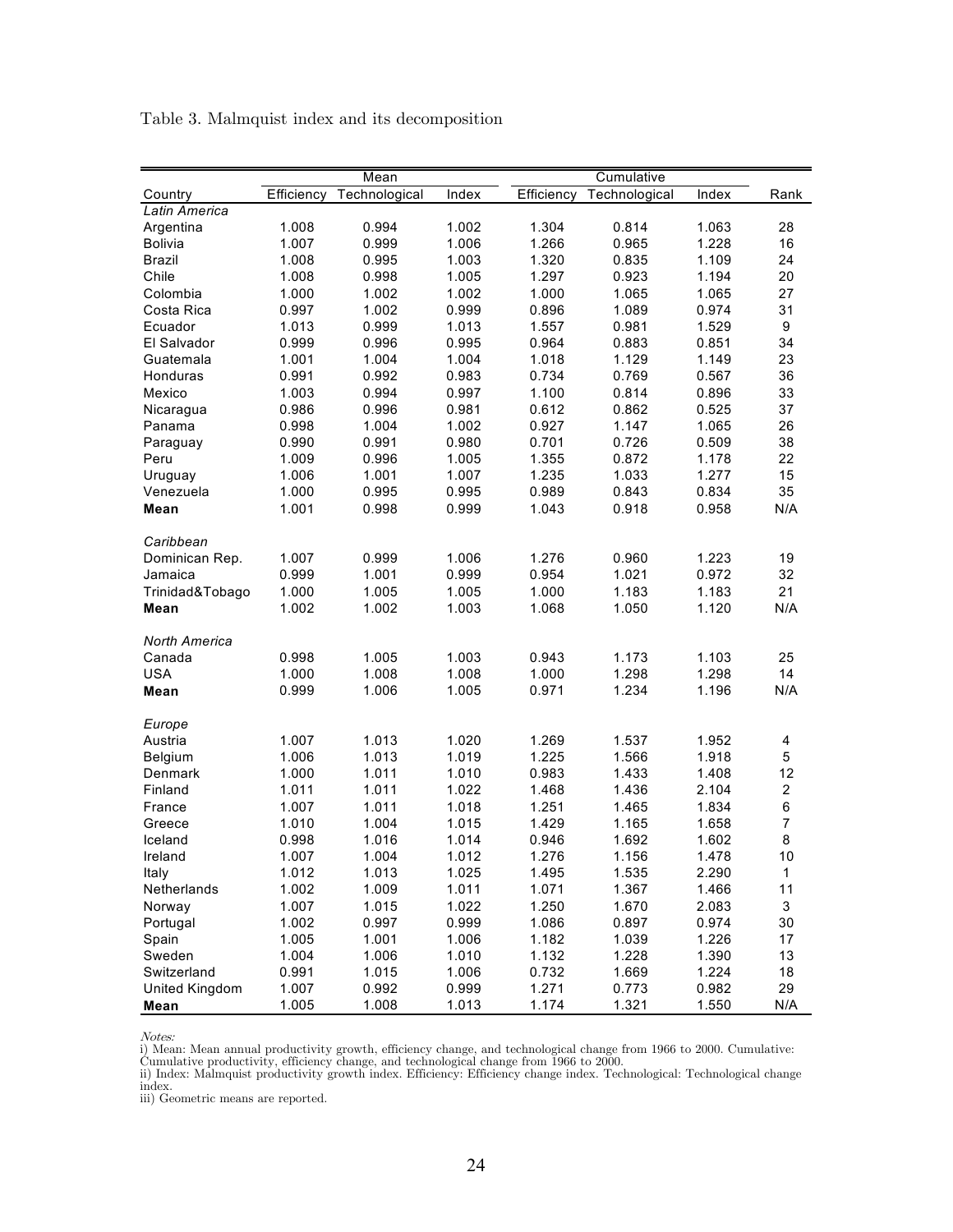|                             | <b>LAC Countries</b> | European and North American Countries |                                |                  |                             |
|-----------------------------|----------------------|---------------------------------------|--------------------------------|------------------|-----------------------------|
|                             | ICRG risk rating     | Civil and Political Liberty           |                                | ICRG risk rating | Civil and Political Liberty |
| Latin America<br>Argentina  | 60.18<br>(13.46)     | 5.05<br>(1.39)                        | Europe<br>Austria              | 85.59<br>(2.21)  | 7.00<br>(0.0)               |
| <b>Bolivia</b>              | 54.56<br>(14.80)     | 4.86<br>(1.23)                        | Belgium                        | 81.45<br>(2.28)  | 6.89<br>(0.21)              |
| <b>Brazil</b>               | 61.07<br>(5.07)      | 4.72<br>0.85                          | Denmark                        | 84.70<br>(2.37)  | 7.00<br>(0.0)               |
| Chile                       | 67.68<br>(11.89)     | 4.09<br>(1.82)                        | Finland                        | 84.28<br>(2.74)  | 6.48<br>(0.49)              |
| Colombia                    | 60.96<br>(5.34)      | 5.05<br>(0.69)                        | France                         | 80.40<br>(1.60)  | 6.52<br>(0.09)              |
| Costa Rica                  | 67.39<br>(7.81)      | 6.84<br>(0.24)                        | Greece                         | 67.53<br>(7.61)  | 5.86<br>(1.09)              |
| Ecuador                     | 56.55<br>(5.12)      | 4.93<br>(1.24)                        | Iceland                        | 80.12<br>(2.58)  | 7.00<br>(0.0)               |
| El Salvador                 | 55.45<br>(16.06)     | 4.71<br>(0.80)                        | Ireland                        | 81.64<br>(3.94)  | 6.90<br>(0.21)              |
| Guatemala                   | 53.93<br>(12.04)     | 4.07<br>(0.94)                        | Italy                          | 78.21<br>(2.94)  | 6.57<br>(0.32)              |
| Honduras                    | 52.86<br>(7.45)      | 4.74<br>(0.86)                        | Netherlands                    | 87.43<br>(1.81)  | 7.00<br>(0.0)               |
| Mexico                      | 66.39<br>(6.55)      | 4.38<br>(0.39)                        | Norway                         | 87.71<br>(2.26)  | 7.00<br>(0.0)               |
| Nicaragua                   | 43.11<br>(12.30)     | 3.76<br>(0.95)                        | Portugal                       | 77.70<br>(5.01)  | 6.15<br>(1.27)              |
| Panama                      | 60.58<br>(9.18)      | 3.86<br>1.68                          | Spain                          | 76.09<br>(3.34)  | 5.86<br>(1.39)              |
| Paraguay                    | 63.18<br>(9.03)      | 3.62<br>(0.95)                        | Sweden                         | 83.69<br>(2.29)  | 6.98<br>(0.09)              |
| Peru                        | 52.31<br>(12.40)     | 4.07<br>(1.26)                        | Switzerland                    | 90.81<br>(2.79)  | 7.00<br>(0.0)               |
| Uruguay                     | 66.78<br>(5.38)      | 4.93<br>(1.81)                        | United Kingdom                 | 82.25<br>(2.20)  | 6.79<br>(0.25)              |
| Venezuela                   | 64.99<br>(5.10)      | 5.81<br>(0.82)                        |                                |                  |                             |
| Caribbean<br>Dominican Rep. | 59.62<br>(10.63)     | 5.52<br>(0.56)                        | <b>North America</b><br>Canada | 83.84<br>(1.50)  | 7.00<br>(0.0)               |
| Jamaica                     | 64.43<br>(8.16)      | 5.81<br>(0.36)                        | <b>United States</b>           | 84.01<br>(1.89)  | 7.00<br>(0.0)               |
| Trinidad&Tobago             | 65.52<br>(6.92)      | 6.38<br>(0.49)                        |                                |                  |                             |

Table 4. Mean ICRG risk ratings and civil and political liberty index

*Notes:*<br>i) Standard deviations are in parenthesis.<br>ii) ICRG risk rating: ICRG composite risk rating with 0=highest risk to 100=lowest (World Development Indicators,<br>World Bank, 2004).

iii) Civil and political liberty: Computed as the weighted average of political liberty index and civil liberty index with 0=lowest to 7=highest (Freedom House, Freedom in the world, 2005).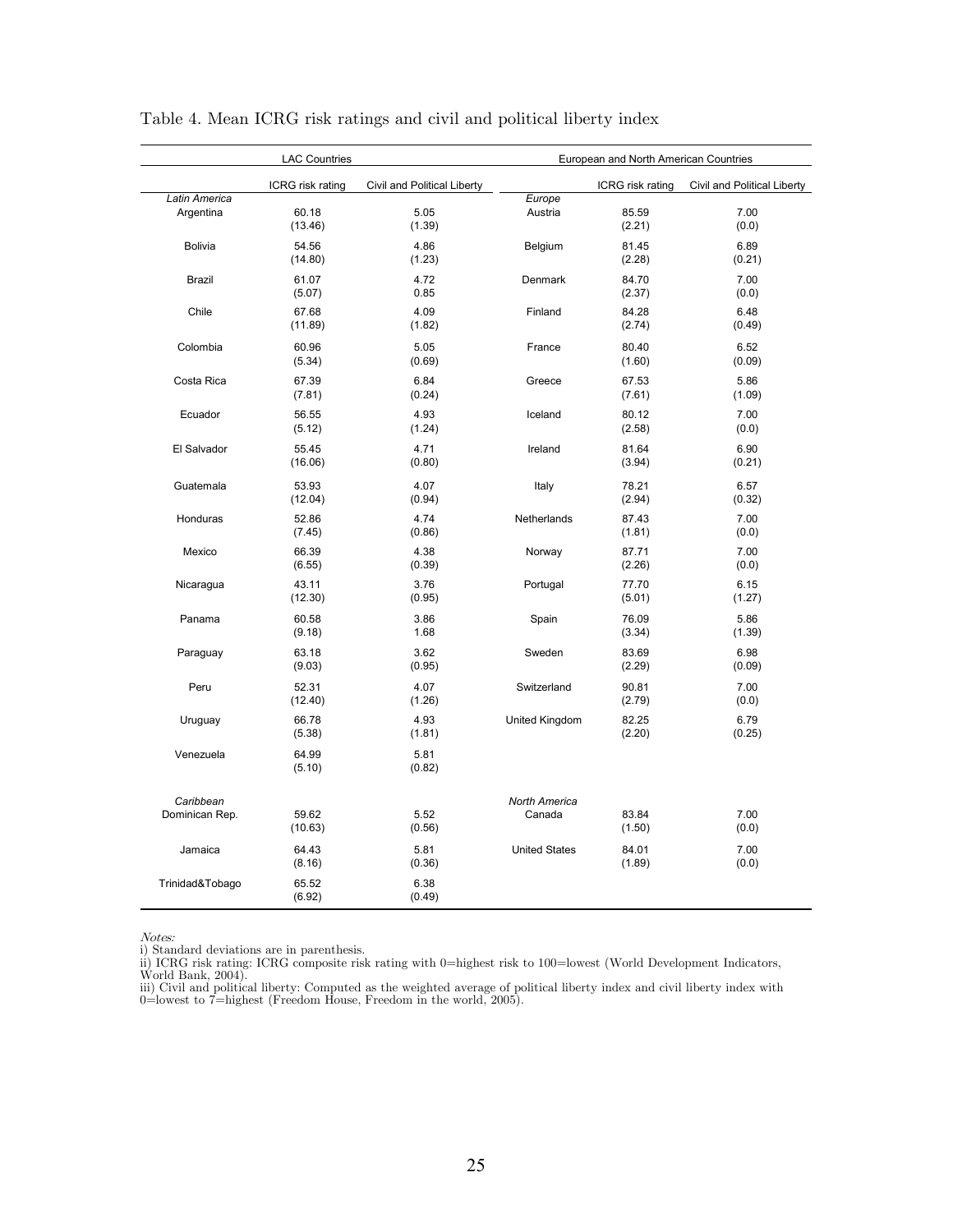|                              |                      |                   | <b>Independent Variables</b> |                   |                          |                   |
|------------------------------|----------------------|-------------------|------------------------------|-------------------|--------------------------|-------------------|
|                              | Productivity Growth  |                   | <b>Technological Change</b>  |                   | <b>Efficiency Change</b> |                   |
| <b>Independent Variables</b> | <b>Fixed effects</b> | Random<br>effects | <b>Fixed effects</b>         | Random<br>effects | <b>Fixed effects</b>     | Random<br>effects |
| Constant                     | $0.591***$           | $0.871***$        | $0.745***$                   | $0.907***$        | $0.838***$               | 0.936***          |
|                              | (0.181)              | (0.049)           | (0.127)                      | (0.033)           | (0.176)                  | (0.046)           |
| GDP per worker               | $0.131***$           | $0.042***$        | $0.083***$                   | $0.019***$        | $0.049**$                | $0.021**$         |
|                              | (0.021)              | (0.009)           | (0.015)                      | (0.006)           | (0.021)                  | (0.009)           |
| Capital stock per worker     | $-0.092***$          | $-0.025***$       | $-0.054***$                  | $-0.009**$        | $-0.038**$               | $-0.015**$        |
|                              | (0.017)              | (0.007)           | (0.012)                      | (0.005)           | (0.017)                  | (0.006)           |
| Human capital                | $-0.002$             | $-0.001$          | $-0.001$                     | $-0.000$          | $-0.001$                 | $-0.001$          |
|                              | (0.007)              | (0.001)           | (0.005)                      | (0.001)           | (0.007)                  | (0.001)           |
| Share of manufacturing       | $0.002**$            | $0.001***$        | $-0.000$                     | $-0.000$          | $0.002***$               | $0.001***$        |
|                              | (0.001)              | (0.000)           | (0.001)                      | (0.000)           | (0.001)                  | (0.000)           |
| Share of agriculture         | $0.002**$            | $-0.001*$         | 0.000                        | 0.000             | $0.002**$                | $-0.001**$        |
|                              | (0.001)              | (0.000)           | (0.001)                      | (0.000)           | (0.001)                  | (0.000)           |
| Population density×100       | 0.035                | $-0.004**$        | $-0.031$                     | $-0.001$          | $0.066*$                 | $-0.003$          |
|                              | (0.040)              | (0.002)           | (0.028)                      | (0.001)           | (0.039)                  | (0.002)           |
| Inflation rate               | $-0.010***$          | $-0.004***$       | $0.003**$                    | $-0.000$          | $-0.010***$              | $-0.004***$       |
|                              | (0.002)              | (0.001)           | (0.001)                      | (0.001)           | (0.002)                  | (0.001)           |
| ICRG Risk Rating×100         | $-0.035$             | $-0.031$          | 0.002                        | $-0.021$          | $-0.036$                 | $-0.010$          |
|                              | (0.036)              | (0.026)           | (0.025)                      | (0.018)           | (0.034)                  | (0.024)           |
| Civil and Political Liberty  | 0.003                | 0.003             | $0.004*$                     | $0.004**$         | $-0.001$                 | $-0.001$          |
|                              | (0.003)              | (0.002)           | (0.002)                      | (0.001)           | (0.003)                  | (0.002)           |
| Hausman Test (p-value)       | 28.42<br>(0.243)     |                   | 36.35<br>(0.066)             |                   | 46.37<br>(0.004)         |                   |
| $R^2$                        | 0.180                | 0.123             | 0.230                        | 0.191             | 0.187                    | 0.145             |
| Number of Obs.               | 535                  | 535               | 535                          | 535               | 535                      | 535               |

Table 5. Determinants of Productivity growth, technological change, and efficiency change

Notes:

i) Standard errors are in parenthesis.<br>ii) The sign \*\*\* indicates that the variable is statistically significant at 1% significance level. The sign \*\* indicates that<br>the variable is statistically significant at 5% signific

significant at 10% significance level. iii) Time effects are included in all regressions.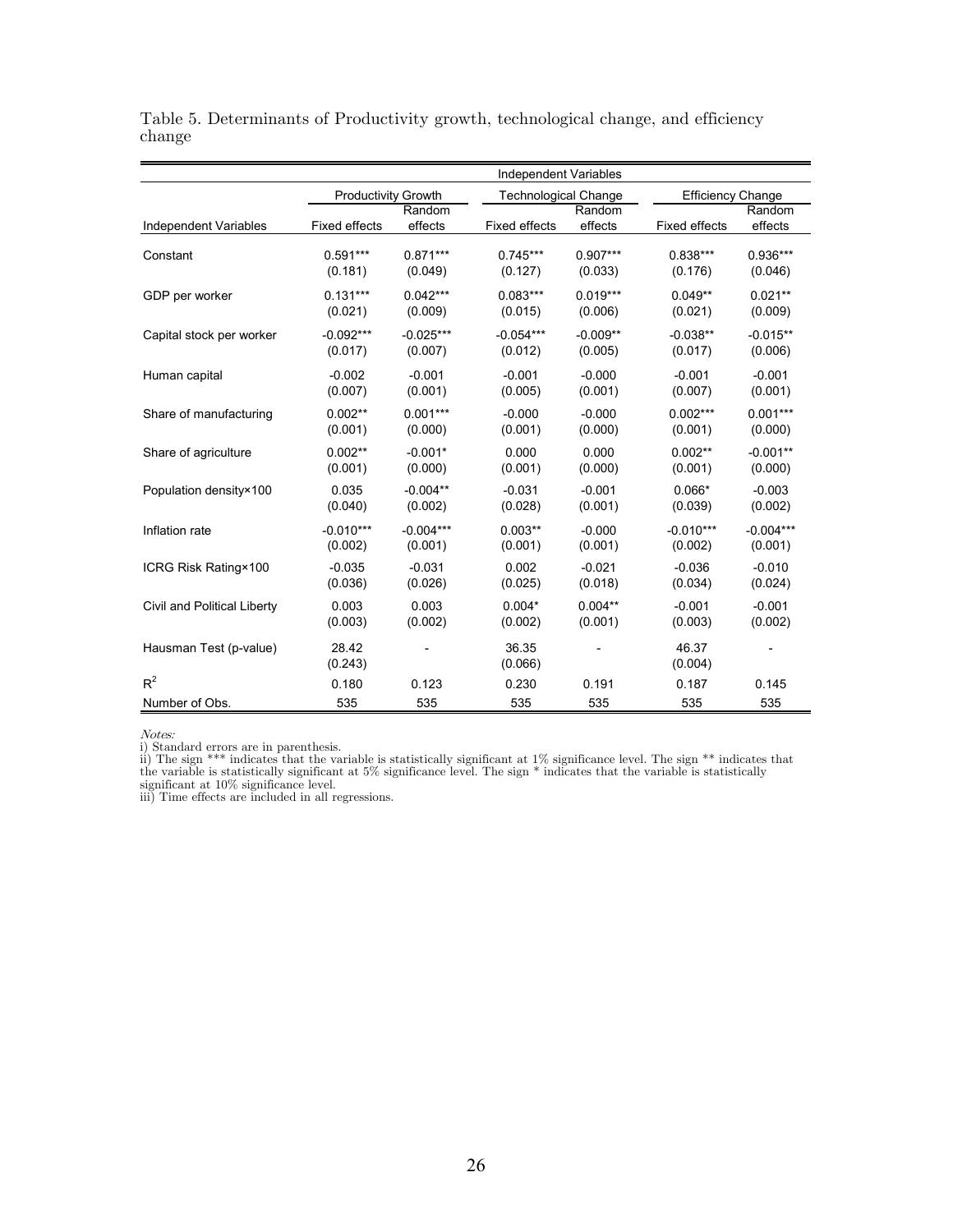|                                    | Productivity Growth    |                     |                           |                        | Technological Change (Innovation) |                           |                      | Effficiency Change (Adaptation) |                           |  |
|------------------------------------|------------------------|---------------------|---------------------------|------------------------|-----------------------------------|---------------------------|----------------------|---------------------------------|---------------------------|--|
|                                    | αs                     | 2SLS                | Over ID test<br>(p-value) | ΟLS                    | 2SLS                              | Over ID test<br>(p-value) | ΟLS                  | 2SLS                            | Over ID test<br>(p-value) |  |
| Proxy for Instutions               |                        |                     |                           |                        |                                   |                           |                      |                                 |                           |  |
| <b>Civil and Political Liberty</b> | $0.003***$<br>(0.001)  | $0.005*$<br>(0.003) | 0.290                     | $0.004***$<br>(0.001)  | 0.003<br>(0.002)                  | 0.565                     | $-0.0001$<br>(0.001) | 0.002<br>(0.003)                | 0.676                     |  |
| First stage $R^2$                  | 0.015                  | 0.164               |                           | 0.038                  | 0.165                             |                           | 0.001                | 0.164                           |                           |  |
| First stage F-test                 | 16.35                  | 41.67               |                           | 43.34                  | 41.67                             |                           | 0.98                 | 41.67                           |                           |  |
| Number of Observations             | 1102                   | 638                 |                           | 1102                   | 638                               |                           | 1102                 | 638                             |                           |  |
| Proxy for Instutions               |                        |                     |                           |                        |                                   |                           |                      |                                 |                           |  |
| <b>ICRG Country Risk Ratings</b>   | $0.0002**$<br>(0.0001) | $0.001*$<br>(0.000) | 0.247                     | $0.0002**$<br>(0.0001) | 0.0002<br>(0.0002)                | 0.837                     | 0.00004<br>(0.0001)  | 0.0004<br>(0.0003)              | 0.098                     |  |
| First stage $R^2$                  | 0.007                  | 0.290               |                           | 0.008                  | 0.289                             |                           | 0.0003               | 0.290                           |                           |  |
| First stage F-test                 | 4.90                   | 50.29               |                           | 5.61                   | 50.29                             |                           | 0.20                 | 50.29                           |                           |  |
| Number of Observations             | 646                    | 374                 |                           | 646                    | 374                               |                           | 646                  | 374                             |                           |  |

Table 6. Relationship between institutions and productivity growth, technological change, and efficiency change

*Notes:* 

i) Standard errors are in parenthesis.

ii) The sign \*\*\* indicates that the variable is statistically significant at 1% significance level. The sign \*\* indicates that the variable is statistically significant at 5% significance level. The sign \* indicates that the variable is statistically significant at 10% significance level.

iii) All regressions include a constant.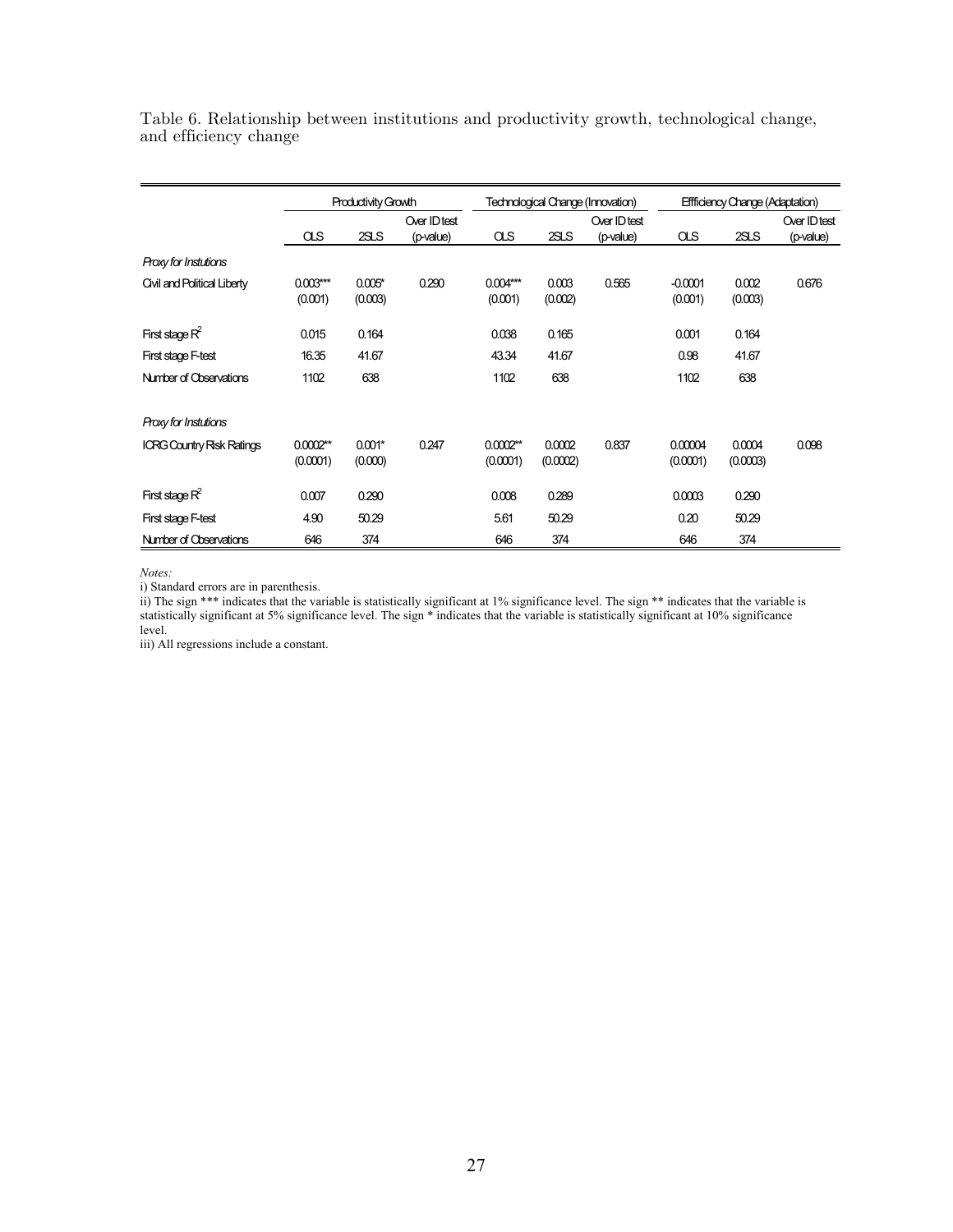#### Table 7. Coefficients of Elasticities under different specifications

|                                  | <b>Productivity Growth</b> |          | <b>Technological Change</b> |         | <b>Efficiency Change</b> |         |
|----------------------------------|----------------------------|----------|-----------------------------|---------|--------------------------|---------|
| Proxy for Instutions             | <b>OLS</b>                 | 2SLS     | <b>OLS</b>                  | 2SLS    | <b>OLS</b>               | 2SLS    |
| Civil and Political Liberty      | $0.019***$                 | $0.026*$ | $0.023***$                  | 0.016   | $-0.005$                 | 0.008   |
|                                  | (0.005)                    | (0.016)  | (0.003)                     | (0.011) | (0.005)                  | (0.015) |
| <b>ICRG Country Risk Ratings</b> | $0.016**$                  | $0.037*$ | $0.012**$                   | 0.011   | 0.003                    | 0.025   |
|                                  | (0.007)                    | (0.021)  | (0.005)                     | (0.014) | (0.007)                  | (0.019) |

*Notes:*

i) Standard errors are in parenthesis.

ii) The sign \*\*\* indicates that the variable is statistically significant at 1% significance level. The sign \*\* indicates that the variable is statistically significant at 5% significance level. The sign \* indicates that the variable is statistically significant at 10% significance level.